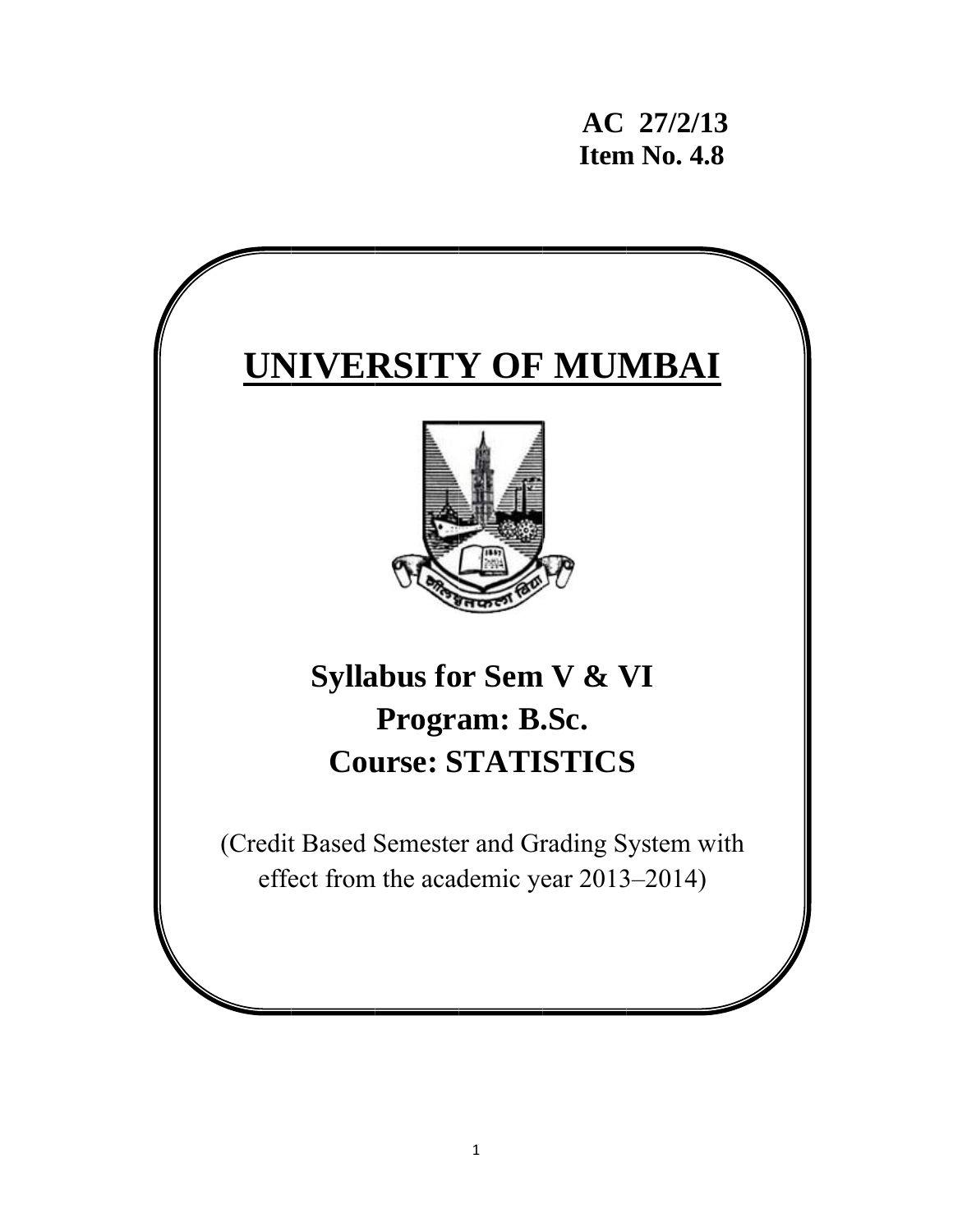# **T.Y.B.Sc.**

#### **STATISTICS**

# **Credit Based Semester and Grading System**

# **To be implemented from the Academic year 2013-2014**

### **SEMESTER V**

# **Theory**

| <b>Course</b>  | <b>UNIT</b>  | <b>TOPICS</b>                                                                   | <b>Credits</b> | L / Week     |
|----------------|--------------|---------------------------------------------------------------------------------|----------------|--------------|
|                | I            | <b>Probability-I</b>                                                            |                | $\mathbf{1}$ |
|                | $\mathbf{I}$ | <b>Probability-II</b>                                                           |                | $\mathbf{1}$ |
| <b>USST501</b> | III          | <b>Joint Moment Generating Function</b><br>Trinomial & Multinomial Distribution | 2.5            | $\mathbf{1}$ |
|                | IV           | <b>Order Statistics</b>                                                         |                | $\mathbf{1}$ |
|                | I            | <b>Point Estimation and Properties of</b><br><b>Estimator-I</b>                 |                | $\mathbf{1}$ |
| <b>USST502</b> | $\mathbf{I}$ | <b>Properties of Estimator-II</b>                                               | 2.5            | $\mathbf{1}$ |
|                | III          | <b>Methods of Estimation</b>                                                    |                | $\mathbf{1}$ |
|                | IV           | <b>Bayesian Estimation and Confidence</b><br><b>Interval</b>                    |                | $\mathbf{1}$ |
|                | $\mathbf I$  | <b>Epidemic Models</b>                                                          |                | $\mathbf{1}$ |
| <b>USST503</b> | $\mathbf{I}$ | <b>Bioassay</b>                                                                 | 2.5            | $\mathbf{1}$ |
|                | III          | <b>Clinical Trials</b>                                                          |                | $\mathbf{1}$ |
|                | IV           | <b>Bioequivalence</b>                                                           |                | $\mathbf{1}$ |
| <b>USST504</b> | $\mathbf I$  | <b>Mortality Tables</b>                                                         |                | $\mathbf{1}$ |
|                | $\mathbf{I}$ | <b>Compound Interest And Annuities</b><br><b>Certain</b>                        | 2.5            | $\mathbf{1}$ |
|                | III          | <b>Life Annuities</b>                                                           |                | $\mathbf{1}$ |
|                | IV           | <b>Assurance Benefits</b>                                                       |                | $\mathbf{1}$ |

| Course  | <b>PRACTICALS</b>                                    | Credits $\vert L /$ Week |
|---------|------------------------------------------------------|--------------------------|
| USSTP05 | <b>Practicals of Course USST501 + Course USST502</b> |                          |
| USSTP06 | <b>Practicals of Course USST503 + Course USST504</b> |                          |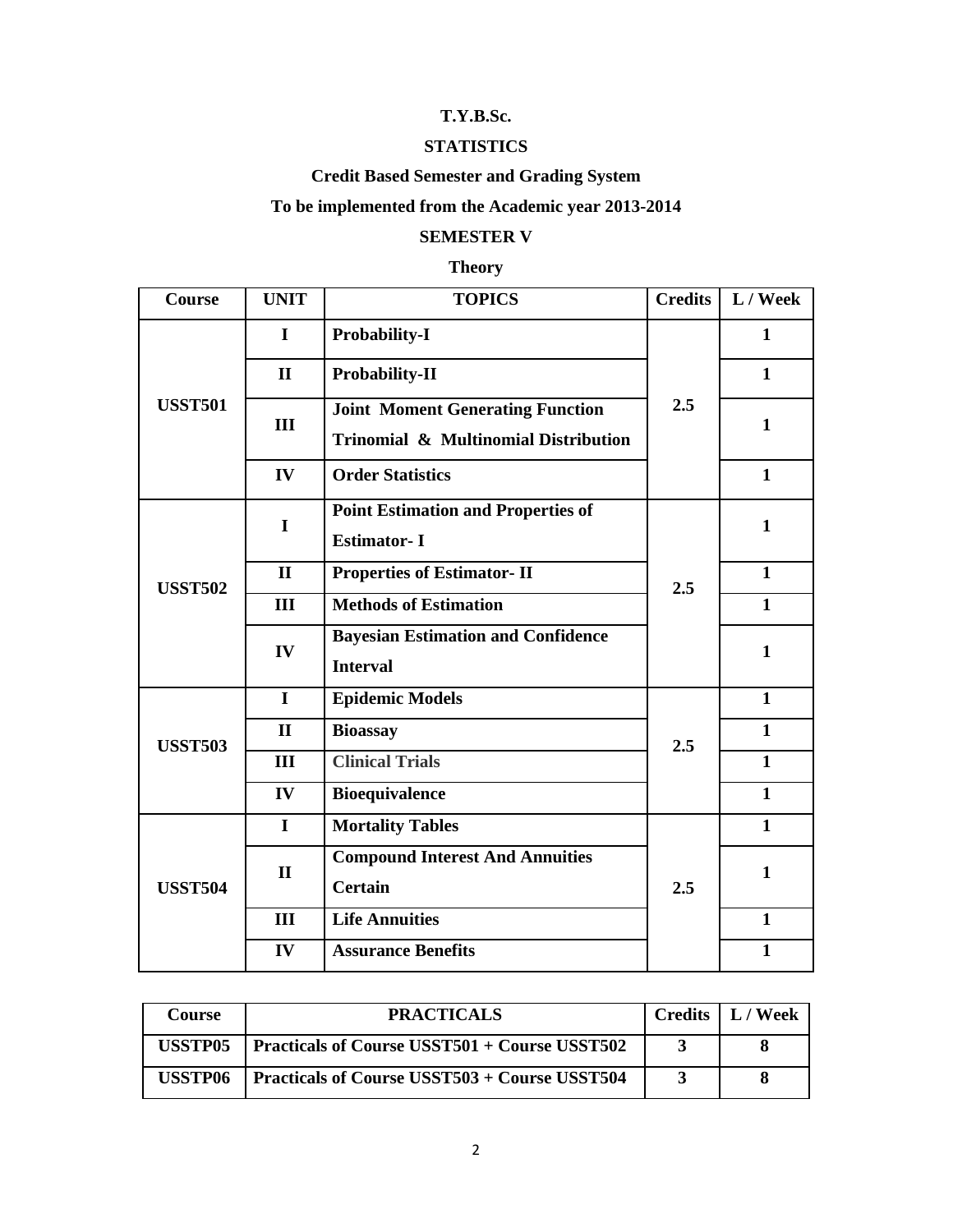| Course Code                                                                                                                                                                                                                                                                                                                                                                                                                                                                                                                                              | Title                                                                                                                                                                                                                                                                                                                                                                                                                                                                                                                                                                                                                                                                                                                                                                                            | Credits            |  |
|----------------------------------------------------------------------------------------------------------------------------------------------------------------------------------------------------------------------------------------------------------------------------------------------------------------------------------------------------------------------------------------------------------------------------------------------------------------------------------------------------------------------------------------------------------|--------------------------------------------------------------------------------------------------------------------------------------------------------------------------------------------------------------------------------------------------------------------------------------------------------------------------------------------------------------------------------------------------------------------------------------------------------------------------------------------------------------------------------------------------------------------------------------------------------------------------------------------------------------------------------------------------------------------------------------------------------------------------------------------------|--------------------|--|
| <b>USST501</b>                                                                                                                                                                                                                                                                                                                                                                                                                                                                                                                                           | PROBABILITY AND DISTRIBUTION THEORY                                                                                                                                                                                                                                                                                                                                                                                                                                                                                                                                                                                                                                                                                                                                                              | 2.5 Credits        |  |
|                                                                                                                                                                                                                                                                                                                                                                                                                                                                                                                                                          |                                                                                                                                                                                                                                                                                                                                                                                                                                                                                                                                                                                                                                                                                                                                                                                                  | $(60$ lectures $)$ |  |
| Unit I : PROBABILITY I                                                                                                                                                                                                                                                                                                                                                                                                                                                                                                                                   | <b>15 Lectures</b>                                                                                                                                                                                                                                                                                                                                                                                                                                                                                                                                                                                                                                                                                                                                                                               |                    |  |
| (i) Basic definitions: Random Experiment, Outcome, Event, Sample Space,<br>Complementary, Mutually Exclusive, Exhaustive and Equally Likely Events.<br>(ii) Mathematical, Statistical, Axiomatic and Subjective probability.<br>(iii) Sub populations and partitions.<br>Derivation of a) $A_{r,n}$ : Number of distinguishable distributions of putting r<br>b) Number of distinguishable distributions of putting r<br>(iv) Ordered samples and runs.<br>(v) Probabilities based on a) Maxwell Boltzmann, Bose Einstein and Fermi<br>Dirac Statistics. |                                                                                                                                                                                                                                                                                                                                                                                                                                                                                                                                                                                                                                                                                                                                                                                                  |                    |  |
|                                                                                                                                                                                                                                                                                                                                                                                                                                                                                                                                                          | (vi) Addition Theorem for (a) two (b) three events.<br>(Ref. $1,2,5,7,8$ )                                                                                                                                                                                                                                                                                                                                                                                                                                                                                                                                                                                                                                                                                                                       |                    |  |
| <b>15 Lectures</b><br>Unit II : PROBABILITY II<br>(i) Theorems on Probability of realization of :<br>(a) At least one (b) Exactly m (c) At least m of N events $A_1, A_2, A_3A_N$ .<br>Matching and Guessing problems.<br>(ii) Conditional Probability: Multiplication Theorem for two, three events.<br>Independence of two/three events - complete and pair wise.<br>(iii) Bayes' theorem.<br>(Ref. 1, 2, 5, 8)                                                                                                                                        |                                                                                                                                                                                                                                                                                                                                                                                                                                                                                                                                                                                                                                                                                                                                                                                                  |                    |  |
|                                                                                                                                                                                                                                                                                                                                                                                                                                                                                                                                                          | Unit III: JOINT MOMENT GENERATING FUNCTION, TRINOMIAL                                                                                                                                                                                                                                                                                                                                                                                                                                                                                                                                                                                                                                                                                                                                            | <b>15 Lectures</b> |  |
| (ii) Trinomial distribution:                                                                                                                                                                                                                                                                                                                                                                                                                                                                                                                             | <u>AND MULTINOMIAL DISTRIBUTION</u><br>(i) Definition and properties of Moment Generating Function (MGF) of two<br>random variables of discrete and continuous type. Necessary and Sufficient<br>condition for independence of two random variables.<br>Concept and definition of Multivariate MGF.<br>Definition of joint probability distribution of $(X, Y)$ . Joint moment generating<br>function, moments $\mu_{rs}$ where r=0, 1, 2 and s=0, 1, 2.<br>Marginal & Conditional distributions. Their Means & Variances.<br>Correlation coefficient between $(X, Y)$ . Distribution of the Sum $X+Y$ .<br>(iii) Extension to Multinomial distribution with parameters $(n, p_1, p_2, \ldots, p_{k-1})$ where<br>$p_1+p_2+\dots p_{k-1}+p_k=1$ . Expression for joint MGF. Derivation of: joint |                    |  |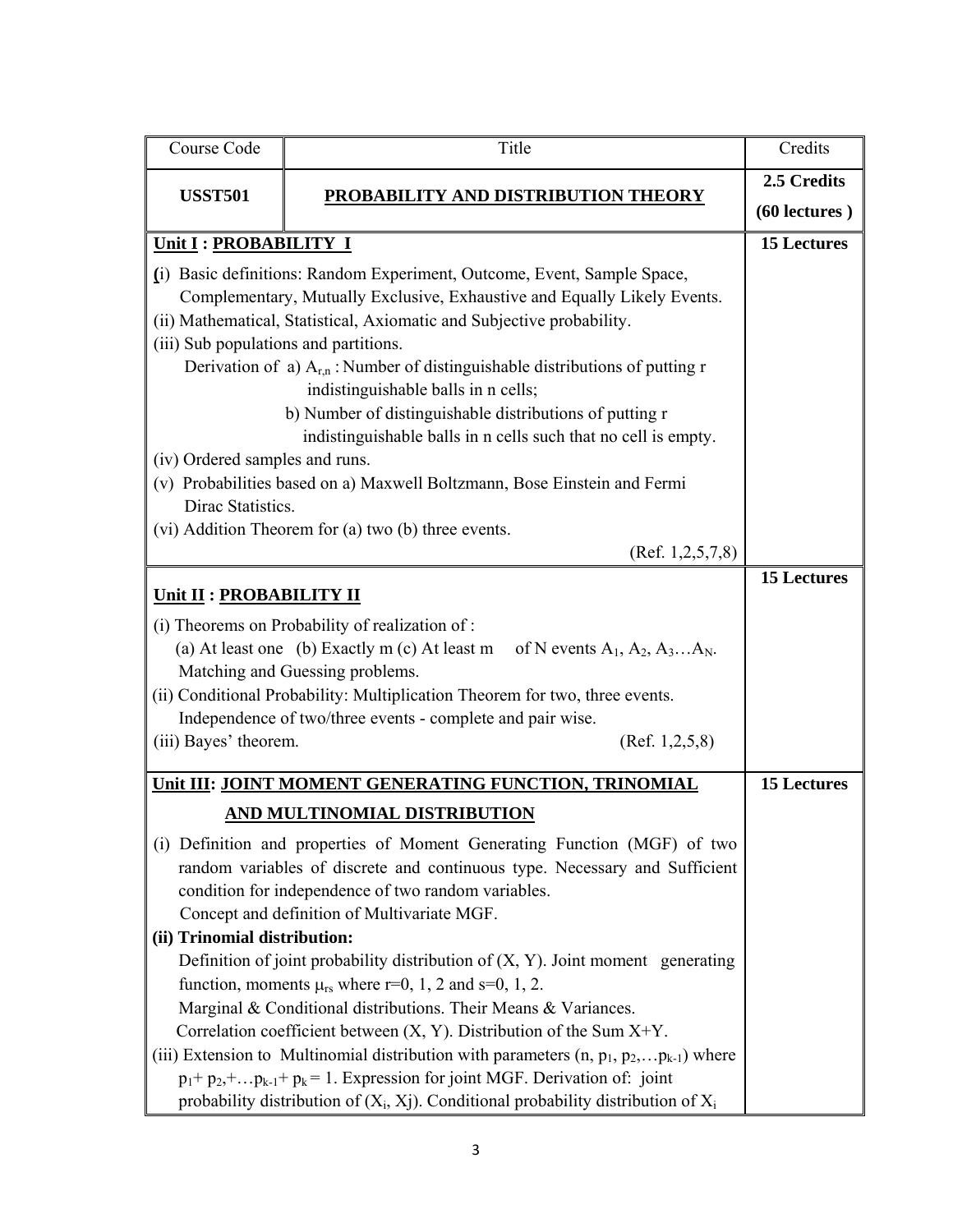|      | (Ref.2, 3, 6, 7)<br>given $X_i = x_i$                                                         |                    |
|------|-----------------------------------------------------------------------------------------------|--------------------|
|      |                                                                                               |                    |
|      | Unit IV: ORDER STATISTICS                                                                     | <b>15 Lectures</b> |
|      | Definition of Order Statistics based on a random sample.                                      |                    |
| (11) | Derivation of:                                                                                |                    |
|      | (a) Cumulative distribution function of $rth$ order statistic.                                |                    |
|      | (b) Probability density functions of the $rth$ order statistic.                               |                    |
|      | (c) Joint Probability density function of the $rth$ and the $sth$ order statistic ( $r < s$ ) |                    |
|      | (d) Joint Probability density function of all n ordered statistics.                           |                    |
|      | (iii) Probability density function of Median (in the case of odd sample sizes) and            |                    |
|      | Range for Uniform and Exponential distributions.                                              |                    |
|      | (Ref.2,3,4)                                                                                   |                    |

- 1. Feller W: An introduction to probability theory and it's applications, Volume: 1, Third edition, Wiley Eastern Limited.
- 2. Hogg R V. & Craig Allen T.: Introduction to Mathematical Statistics, Fifth edition, Pearson Education (Singapore) Pvt. Ltd.
- 3. Mood A. M., Graybill F. A., Boes D. C.: Introduction to the theory of statistics, Third edition, Mcgraw- Hill Series.
- 4. Hogg R. V. and Tanis E.A. : Probability and Statistical Inference, Fourth edition, McMillan Publishing Company.
- 5. Gupta S C & Kapoor V K: Fundamentals of Mathematical statistics, Eleventh edition, Sultan Chand & Sons.
- 6. Biswas S.: Topics in Statistical Methodology, First edition, Wiley Eastern Ltd.
- 7. Kapur J. N. & Saxena H. C.: Mathematical Statistics, Fifteenth edition, S. Chand and Company.
- 8. Chandra T.K. & Chatterjee D.: A First Course in Probability, Second Edition, Narosa Publishing House.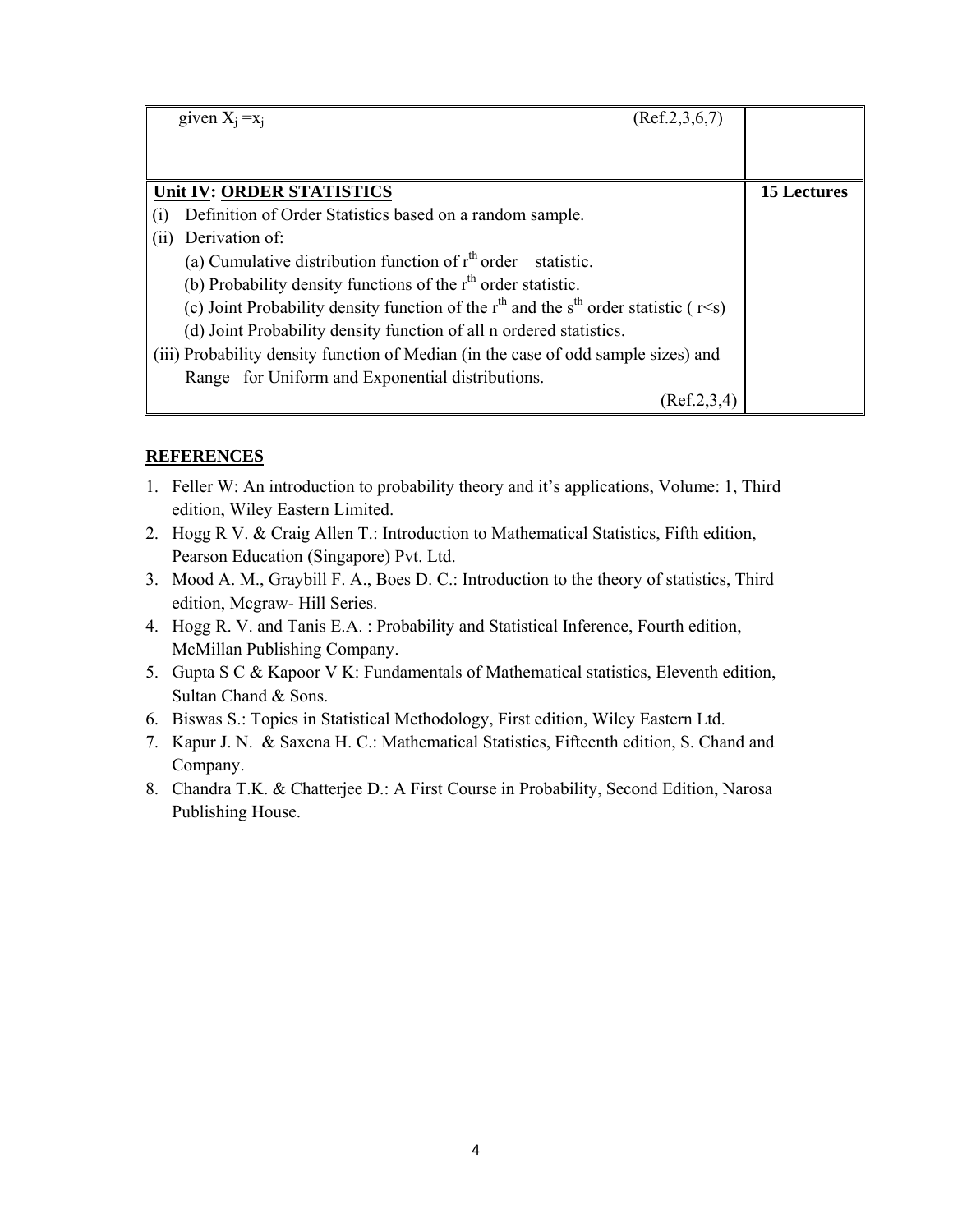| Course Code                                                                            | Title                                                                           | Credits            |  |
|----------------------------------------------------------------------------------------|---------------------------------------------------------------------------------|--------------------|--|
| <b>USST502</b>                                                                         |                                                                                 | 2.5 Credits        |  |
|                                                                                        | <b>THEORY OF ESTIMATION</b>                                                     | $(60$ lectures $)$ |  |
|                                                                                        | Unit I : POINT ESTIMATION AND PROPERTIES OF ESTIMATOR- I                        |                    |  |
|                                                                                        | Notion of a parameter and parameter space. Problem of Estimation,               |                    |  |
|                                                                                        | Definitions of Statistic, Estimator and Estimate.                               |                    |  |
| Properties of a good estimator:                                                        |                                                                                 |                    |  |
|                                                                                        | (a) Unbiasedness: Definition of an unbiased estimator, biased                   |                    |  |
|                                                                                        | estimator, positive and negative bias, illustrations and examples (these should |                    |  |
|                                                                                        | include unbiased and biased estimators for the same parameters). Proofs of the  |                    |  |
|                                                                                        | following results regarding unbiased estimators.                                |                    |  |
|                                                                                        | (i) Two distinct unbiased estimators of $\varphi(\theta)$ give rise to          |                    |  |
|                                                                                        | infinitely many unbiased estimators.                                            |                    |  |
|                                                                                        | (ii) If T is an unbiased estimator of $\theta$ , then $\varphi(T)$ is unbiased  |                    |  |
|                                                                                        | estimator of $\varphi(\theta)$ provided $\varphi(.)$ is a linear function.      |                    |  |
|                                                                                        | (b) Consistency: Definition, Proof of the following theorem: An                 |                    |  |
|                                                                                        | estimator is consistent if its bias and variance both tend to zero              |                    |  |
|                                                                                        | as the sample size tends to infinity.                                           |                    |  |
|                                                                                        | (c) Sufficiency: Concept and definition of Sufficiency, Neymann Factorization   |                    |  |
| Theorem (without proof). Exponential family of probability distributions and           |                                                                                 |                    |  |
| Sufficient statistic.                                                                  |                                                                                 |                    |  |
|                                                                                        | (d) Relative efficiency of an estimator. Illustrative examples.                 |                    |  |
|                                                                                        | (Ref. 1, 3, 8)                                                                  |                    |  |
|                                                                                        | Unit II : PROPERTIES OF ESTIMATOR- II                                           | <b>15 Lectures</b> |  |
|                                                                                        | Minimum variance unbiased estimator (MVUE), Uniqueness property of MVUE.        |                    |  |
|                                                                                        | Fisher information function, Statement and proof of Cramer-Rao inequality,      |                    |  |
|                                                                                        | Cramer-Rao Lower Bound (CRLB), Definition of minimum variance bound             |                    |  |
| unbiased estimator (MVBUE) of $\phi(\theta)$ . Definition of Efficient estimator using |                                                                                 |                    |  |
| CRLB.                                                                                  |                                                                                 |                    |  |
| (Ref. 1, 3, 8)                                                                         |                                                                                 |                    |  |
| Unit III : METHODS OF ESTIMATION                                                       | <b>15 Lectures</b>                                                              |                    |  |
| a) Method of Maximum Likelihood Estimation (M.L.E.), Definition of likelihood          |                                                                                 |                    |  |
| as a function of unknown parameter, for a random sample from i) discrete               |                                                                                 |                    |  |
| distribution ii) continuous distribution. Distinction between likelihood function      |                                                                                 |                    |  |
| and joint p.d.f. $/$ p.m.f.                                                            |                                                                                 |                    |  |
| Derivation of Maximum Likelihood Estimator (M.L.E.) for parameters of                  |                                                                                 |                    |  |
|                                                                                        | standard distributions (case of one and two unknown parameters). Properties of  |                    |  |
| M.L.E(without proof)                                                                   |                                                                                 |                    |  |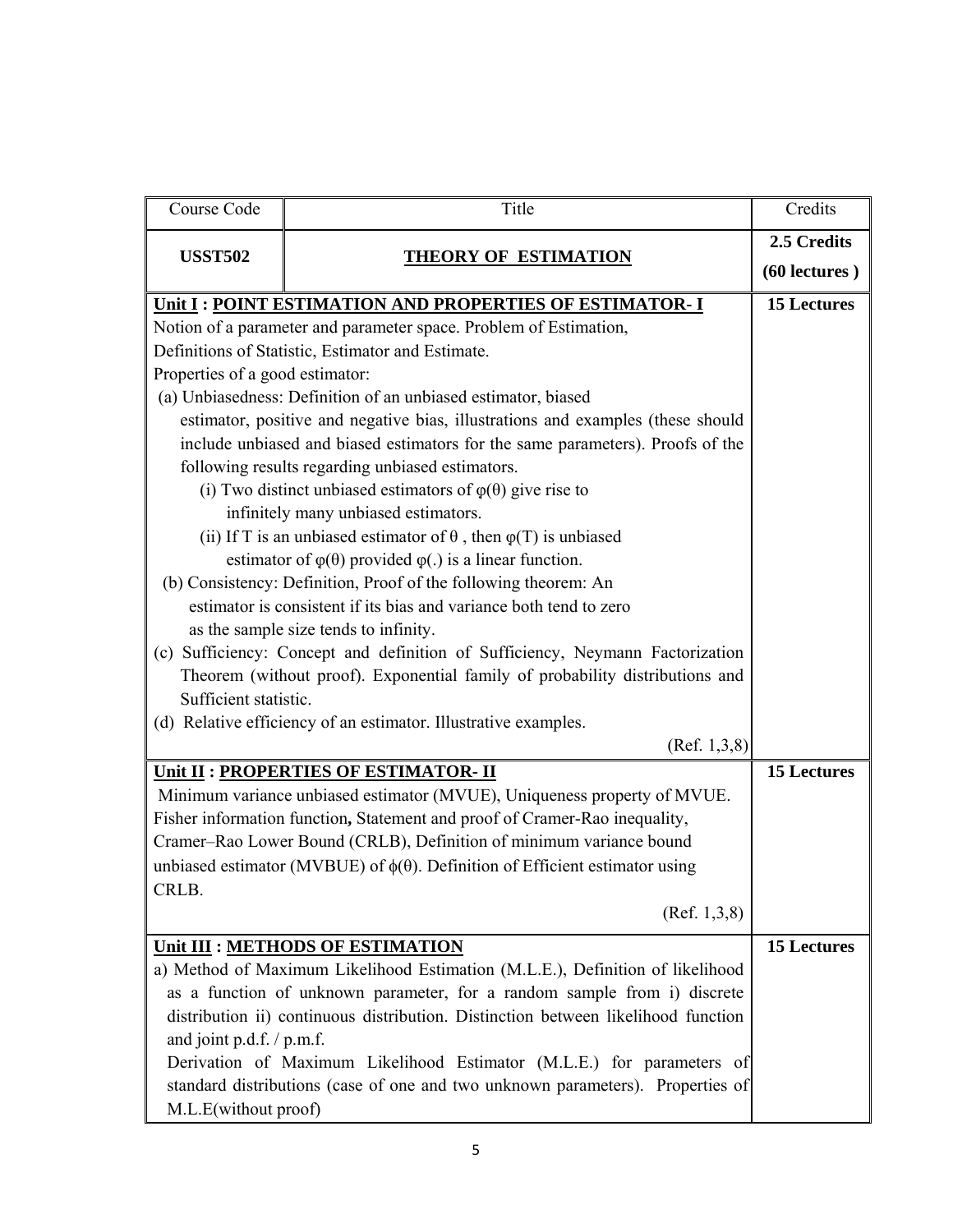| b) Method of Moments, Derivation of moment estimators for standard distributions                      |                    |
|-------------------------------------------------------------------------------------------------------|--------------------|
| (case of one and two unknown parameters). Illustrations of situations where                           |                    |
| M.L.E. and Moment Estimators are distinct and their comparison using Mean                             |                    |
| Square Error.                                                                                         |                    |
| c) Method of Minimum Chi-square and Modified Minimum Chi-square.                                      |                    |
| (Ref. 1, 3, 8)                                                                                        |                    |
| Unit IV: BAYESIAN ESTIMATION AND CONFIDENCE INTERVAL                                                  | <b>15 Lectures</b> |
| <b>Bayesian Estimation:</b> Prior distribution, Posterior distribution, Loss function, Risk           |                    |
| function, Bayes' solution under Squared Error Loss Function (SELF) and Absolute                       |                    |
| Error Loss function.                                                                                  |                    |
| <b>Interval Estimation:</b> Concept of Confidence Interval and Confidence Limits.                     |                    |
| Definition of pivotal quantity and its use in obtaining confidence limits. Derivation                 |                    |
| of 100(1- $\alpha$ ) % equal tailed confidence interval for the parameters $\mu$ , $\mu_1$ - $\mu_2$  |                    |
| (Population variance(s) known / unknown), $\sigma^2$ , $\sigma_1^2/\sigma_2^2$ (Normal distribution). |                    |
| Confidence Intervals based on asymptotic property of M.L.E. Confidence interval                       |                    |
| for the parameters of Binomial, Poisson and Exponential distribution. Equidistant                     |                    |
| confidence interval for $\theta$ based on the random sample from Uniform distribution                 |                    |
| $(0,\theta)$ by using distribution of M.L.E.                                                          |                    |
| (Ref. 1, 3, 8).                                                                                       |                    |

- 1.Hogg R.V., Craig A.T.: Introduction to Mathematical Statistics, Fourth Edition; Collier McMillan Publishers.
- 2.Hogg R.V., Tannis E. A.: Probability and Statistical Inference, Third Edition; Collier McMillan Publishers.
- 3. Rohatgi, V. K, Ehsanes Saleh A.K. Md.: An introduction to Probability Theory and Mathematical Statistics , Second Edition, Wiley series in Probability and Statistics.
- 4.John E. Freund's Mathematical Statistics: I. Miller, M. Miller; Sixth Edition; Pearson Education Inc.
- 5.Hoel P.G.: Introduction to Mathematical Statistics; Fourth Edition; John Wiley & Sons Inc.
- 6.Gupta S.C., Kapoor V.K.: Fundamentals of Mathematical Statistics; Eighth Edition; Sultan Chand & Sons.
- 7.Kapur J.N., Saxena H.C.: Mathematical Statistics; Fifteenth Edition; S. Chand & Company Ltd.
- 8.Arora Sanjay and Bansi Lal : New Mathematical Statistics, Satya Prakashan, New Market, New Delhi,5(1989
- 9.Pawagi V.R.& Ranade Saroj A.: Statistical Methods Using R Software; Nirali Publications.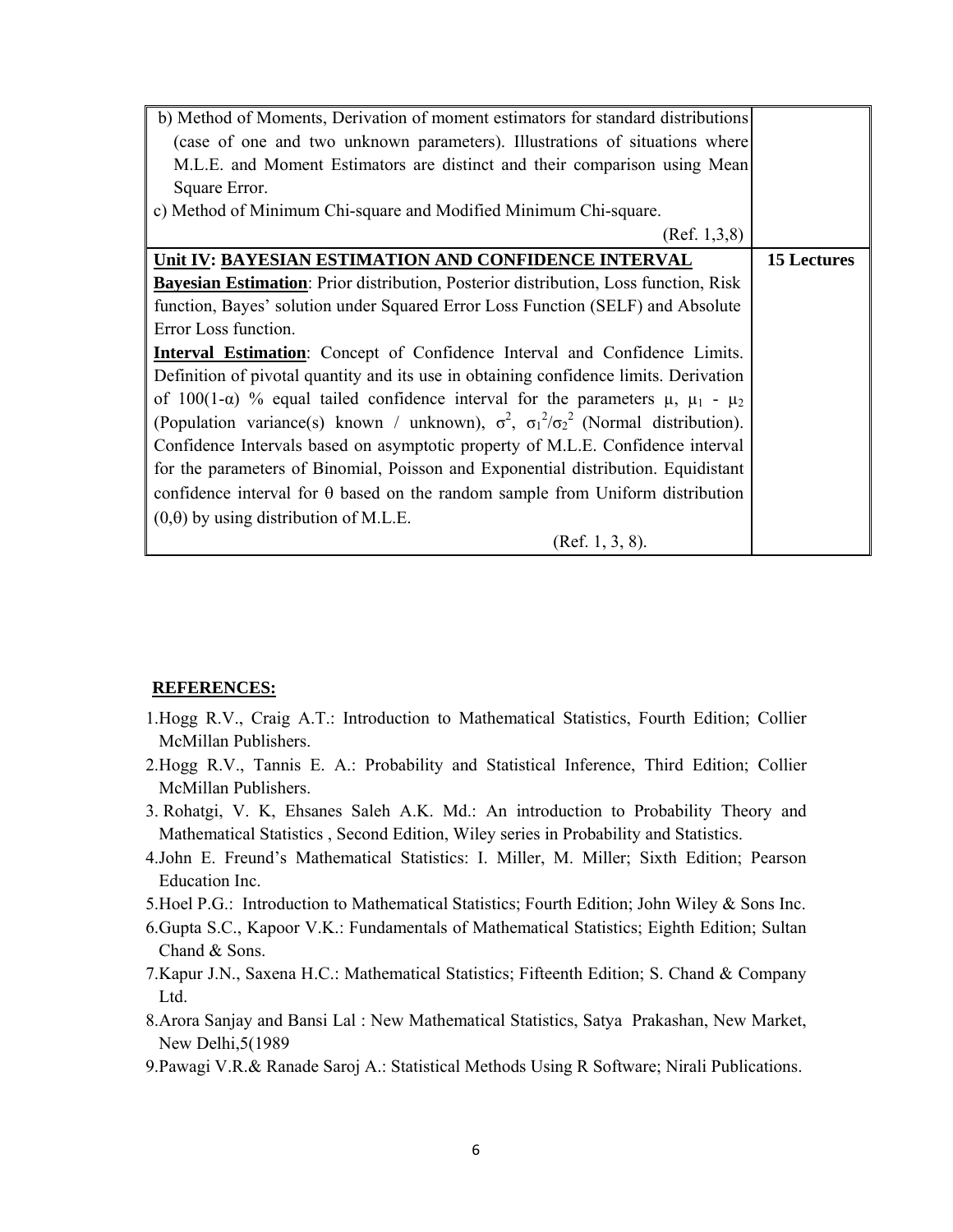| Course Code<br>Title                                                                                                                    |                                                                                                                                                             | Credits                           |
|-----------------------------------------------------------------------------------------------------------------------------------------|-------------------------------------------------------------------------------------------------------------------------------------------------------------|-----------------------------------|
| <b>USST503</b><br><b>BIOSTATISTICS</b>                                                                                                  |                                                                                                                                                             | 2.5 Credits<br>$(60$ lectures $)$ |
| Unit I: EPIDEMIC MODELS                                                                                                                 |                                                                                                                                                             | <b>15 Lectures</b>                |
| (i)                                                                                                                                     | The features of Epidemic spread. Definitions of various terms involved.                                                                                     |                                   |
|                                                                                                                                         | Simple mathematical models for epidemics: Deterministic model without                                                                                       |                                   |
| removals, Carrier model.                                                                                                                |                                                                                                                                                             |                                   |
| (ii)                                                                                                                                    | Chain binomial models. Reed - Frost and Greenwood models. Distribution of                                                                                   |                                   |
|                                                                                                                                         | individual chains and total number of cases. Maximum likelihood estimator of                                                                                |                                   |
|                                                                                                                                         | 'p' and its asymptotic variance for households of sizes up to 4.                                                                                            |                                   |
|                                                                                                                                         | (Ref.1)                                                                                                                                                     |                                   |
| Unit II: BIOASSAYS                                                                                                                      |                                                                                                                                                             | <b>15 Lectures</b>                |
| $\ddot{1}$                                                                                                                              | Meaning and scope of bioassays. Relative potency. Direct assays. Fieller's                                                                                  |                                   |
| theorem.                                                                                                                                |                                                                                                                                                             |                                   |
| $\overline{11}$                                                                                                                         | Quantal Response assays. Tolerance distribution. Median effective dose ED50                                                                                 |                                   |
| and LD50. Probit analysis.                                                                                                              |                                                                                                                                                             |                                   |
| $\overline{111}$                                                                                                                        | Indirect assays. Dose-response relationship .Condition of similarity and<br>Monotony. Linearizing transformations. Parallel line assays. Symmetrical (2, 2) |                                   |
|                                                                                                                                         | and $(3, 3)$ parallel line assays. Validity tests using orthogonal contrasts. Point                                                                         |                                   |
|                                                                                                                                         | Estimate and Interval Estimate of Relative potency.                                                                                                         |                                   |
|                                                                                                                                         | (Ref.2,3)                                                                                                                                                   |                                   |
|                                                                                                                                         | Unit III: CLINICAL TRIALS: AN INTRODUCTION                                                                                                                  | <b>15 Lectures</b>                |
|                                                                                                                                         | Introduction to clinical trials: The need and ethics of clinical trials.                                                                                    |                                   |
| Common terminology used in clinical trials. Over view of phases (I-IV)                                                                  |                                                                                                                                                             |                                   |
|                                                                                                                                         | Study Protocol, Case record/Report form, Blinding (Single/Double)                                                                                           |                                   |
|                                                                                                                                         | Randomized controlled (Placebo/Active controlled), Study Designs (Parallel, Cross                                                                           |                                   |
| Over).                                                                                                                                  |                                                                                                                                                             |                                   |
|                                                                                                                                         | Types of Trials: Inferiority, Superiority and Equivalence, Multicentric Trial.                                                                              |                                   |
|                                                                                                                                         | Inclusion/Exclusion Criteria. Statistical tools: Analysis of parallel Design using                                                                          |                                   |
| Analysis of Variance.                                                                                                                   |                                                                                                                                                             |                                   |
|                                                                                                                                         | Concept of odds ratio. Sample size estimation.                                                                                                              |                                   |
|                                                                                                                                         | (Ref. 4, 5, 6, 7, 8)                                                                                                                                        |                                   |
| <b>Unit IV: BIOEQUIVALENCE</b>                                                                                                          |                                                                                                                                                             | <b>15 Lectures</b>                |
|                                                                                                                                         | Definitions of Generic Drug product. Bioavailability, Bioequivalence,                                                                                       |                                   |
|                                                                                                                                         | Pharmakokinetic (PK) parameters $C_{\text{max}}$ , AUC <sub>t</sub> , AUC <sub>0-∞</sub> , T <sub>max</sub> , K <sub>el</sub> , T <sub>half</sub> .         |                                   |
| Estimation of PK parameters using 'time vs. concentration' profiles.<br>Designs in Bioequivalence: Parallel, Cross over (Concept only). |                                                                                                                                                             |                                   |
| Advantages of Crossover design over Parallel design.                                                                                    |                                                                                                                                                             |                                   |
| Analysis of Parallel design using logarithmic transformation (Summary statistics,                                                       |                                                                                                                                                             |                                   |
| ANOVA and 90% confidence interval).                                                                                                     |                                                                                                                                                             |                                   |
|                                                                                                                                         | Confidence Interval approach to establish bioequivalence (80/125 rule).                                                                                     |                                   |
|                                                                                                                                         | (Ref. 9)                                                                                                                                                    |                                   |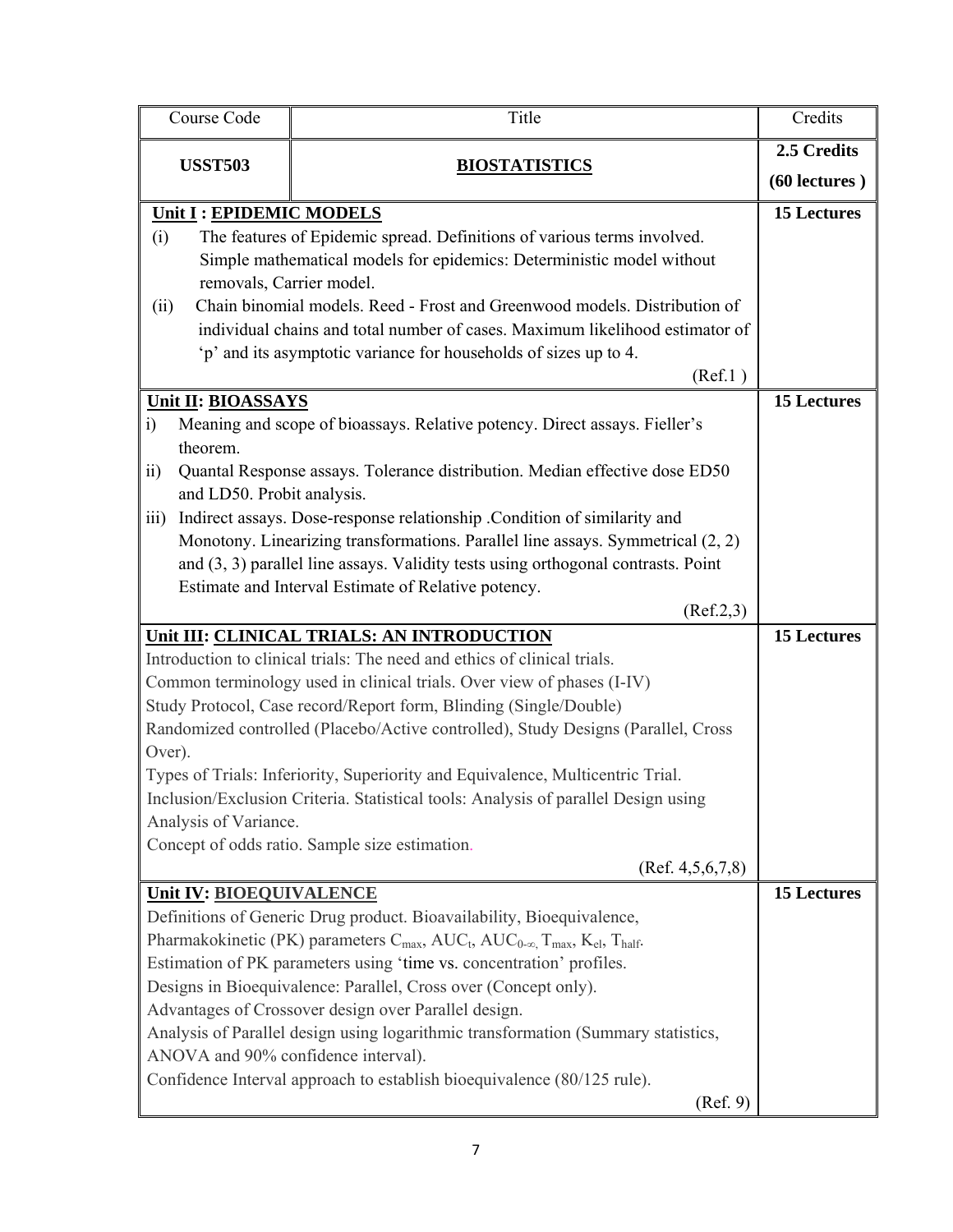- 1. Bailey N.T.J.: The Mathematical theory of infectious diseases, Second edition, Charles Griffin and Co. London.
- 2. Das M.N and Giri N.C. : Design and Analysis of Experiments, Second edition, Wiley Eastern
- 3. Finney D.J. : Statistical Methods in Biological Assays, First edition, Charles Griffin and Co. London
- 4. Sanford Boltan and Charles Bon: Pharmaceutical Statistics, Fourth edition, Marcel Dekker Inc.
- 5. Zar Jerrold H.: Biostatistical Analysis, Fourth edition, Pearson's education.
- 6. Daniel Wayne W: Biostatistics- A Foundation for Analysis in the Health Sciences,  $7<sup>th</sup>$ Edition, Wiley Series in Probability and Statistics.
- 7. Friedman L. M., Furburg C., Demets D. L.: Fundamentals of Clinical Trials, First edition, Springer Verlag.
- 8. Fleiss J. L. The Design and Analysis of Clinical Experiments, Second edition, Wiley and Sons
- 9. Shein-Chung-Chow: Design and Analysis of Bioavailability & Bioequivalence studies, Third Edition, Chapman & Hall/CRC Biostatistics series.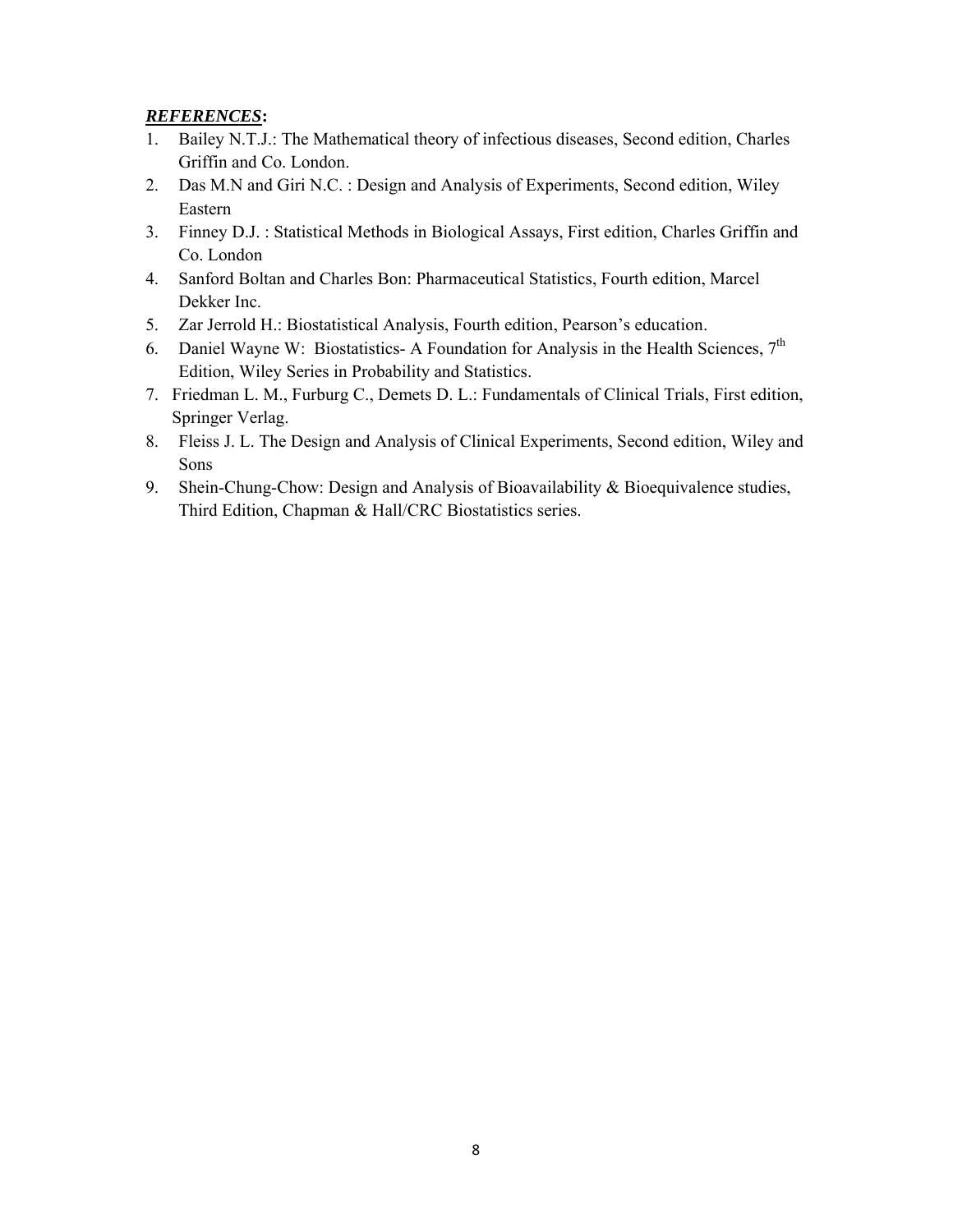| Course Code                                                                                                                                                                                                                                                                                                                                                                                                                                          |                           | Title                                                                                                                                                                                                                                                                                                                                        | Credits                      |
|------------------------------------------------------------------------------------------------------------------------------------------------------------------------------------------------------------------------------------------------------------------------------------------------------------------------------------------------------------------------------------------------------------------------------------------------------|---------------------------|----------------------------------------------------------------------------------------------------------------------------------------------------------------------------------------------------------------------------------------------------------------------------------------------------------------------------------------------|------------------------------|
| <b>USST504</b>                                                                                                                                                                                                                                                                                                                                                                                                                                       |                           | <b>ELEMENTS OF ACTUARIAL SCIENCE</b>                                                                                                                                                                                                                                                                                                         | 2.5 Credits<br>(60 lectures) |
|                                                                                                                                                                                                                                                                                                                                                                                                                                                      | Unit I: MORTALITY TABLES: |                                                                                                                                                                                                                                                                                                                                              | <b>15 Lectures</b>           |
| Average life at death.                                                                                                                                                                                                                                                                                                                                                                                                                               |                           | Various mortality functions. Probabilities of living and dying. The force of<br>mortality. Estimation of $\mu_x$ from the mortality table. Central Mortality Rate. Laws<br>of mortality: Gompertz's and Makeham's first law. Select, Ultimate and<br>Aggregate mortality tables. Stationary population. Expectation of life and<br>(Ref.2,3) |                              |
|                                                                                                                                                                                                                                                                                                                                                                                                                                                      |                           | Unit II: COMPOUND INTEREST AND ANNUITIES CERTAIN:                                                                                                                                                                                                                                                                                            | <b>15 Lectures</b>           |
| Accumulated value and present value, nominal and effective rates of interest.<br>Varying rates of interest. Equation of value. Equated time of payment.<br>Present and accumulated values of annuity certain (immediate and due) with and<br>without deferment period.<br>Present value for perpetuity (immediate and due) with and without deferment<br>Period.<br>Present and accumulated values of (i) increasing annuity (ii) increasing annuity |                           |                                                                                                                                                                                                                                                                                                                                              |                              |
| when successive installments form arithmetic progression (iii) annuity with                                                                                                                                                                                                                                                                                                                                                                          |                           |                                                                                                                                                                                                                                                                                                                                              |                              |
| Frequency different from that with which interest is convertible.                                                                                                                                                                                                                                                                                                                                                                                    |                           |                                                                                                                                                                                                                                                                                                                                              |                              |
| Redemption of loan.<br>(Ref.2)                                                                                                                                                                                                                                                                                                                                                                                                                       |                           |                                                                                                                                                                                                                                                                                                                                              |                              |
| Unit III: LIFE ANNUITIES:<br>Present value in terms of commutation functions of Life annuities and Temporary<br>life annuities (immediate and due) with and without deferment period. Present<br>values of Variable, increasing life annuities and increasing Temporary life<br>annuities (immediate and due).<br>(Ref:1,2)                                                                                                                          |                           |                                                                                                                                                                                                                                                                                                                                              | <b>15 Lectures</b>           |
| <b>Unit IV: ASSURANCE BENEFITS:</b>                                                                                                                                                                                                                                                                                                                                                                                                                  |                           |                                                                                                                                                                                                                                                                                                                                              | <b>15 Lectures</b>           |
| Present value of Assurance benefits in terms of commutation functions of:<br>(i) pure endowment assurance<br>(ii) temporary assurance<br>(iii) endowment assurance<br>(iv) whole life assurance<br>(v) special endowment assurance<br>(vi) deferred temporary assurance<br>Net premiums: Net level annual premiums (including limited period of payment)<br>for various assurance plans.<br>Office premiums.<br>(Ref:1,2)                            |                           |                                                                                                                                                                                                                                                                                                                                              |                              |

- 1. Neill A. : Life Contingencies, First edition, Heineman educational books London
- 2. Dixit S.P., Modi C.S., Joshi R.V.: Mathematical Basis of Life Assurance, First edition Insurance Institute of India.
- 3. Gupta S. C. &. Kapoor V. K.: Fundamentals of Applied Statistics, Fourth edition, Sultan Chand & Sons.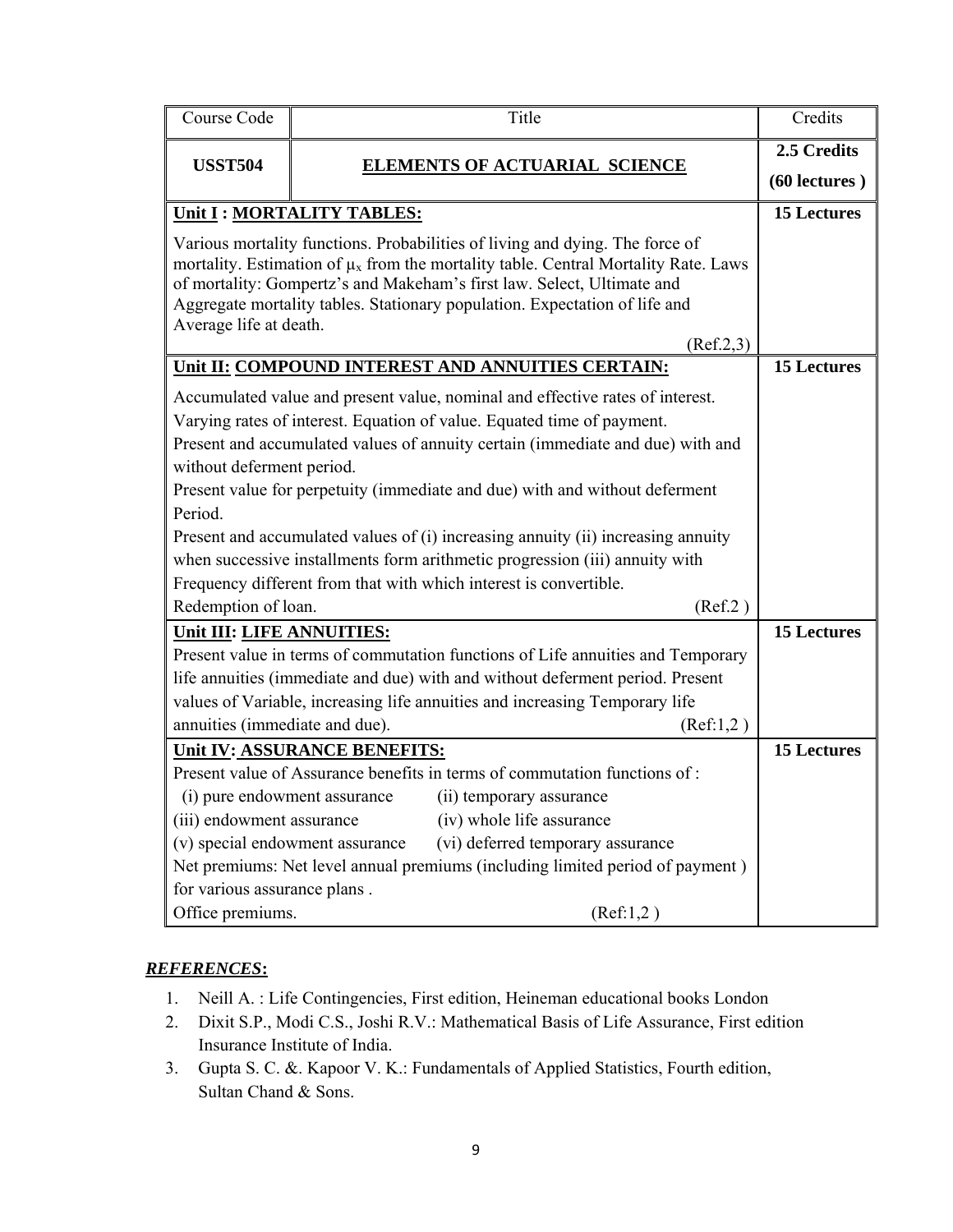# **DISTRIBUTION OF TOPICS FOR PRACTICALS**

# **SEMESTER-V**

# **COURSE CODE USSTP05**

| Sr. No. | <b>Practical Topics</b>    |  |
|---------|----------------------------|--|
|         | (from Course USST501)      |  |
| 5.1.1   | Probability-1              |  |
| 5.1.2   | Probability -2             |  |
| 5.1.3   | Probability -3             |  |
| 5.1.4   | Multinomial Distribution   |  |
| 5.1.5   | <b>Order Statistics -1</b> |  |
| 5.1.6   | <b>Order Statistics -2</b> |  |

| Sr No | <b>Practical Topics</b><br>(from Course USST502) |
|-------|--------------------------------------------------|
| 5.2.1 | <b>MVUE and MVBUE</b>                            |
| 5.2.2 | Method of Estimation -1                          |
| 523   | Method of Estimation -2                          |
| 524   | Bayes' Estimation                                |
| 525   | Confidence Interval                              |
| 526   | Use of R software                                |

# **COURSE CODE USSTP06**

| Sr. No. | <b>Practical Topics</b>        |  |
|---------|--------------------------------|--|
|         | (from Course USST503)          |  |
| 5.3.1   | Epidemic models                |  |
| 5.3.2   | Direct Assays                  |  |
| 5.3.3   | <b>Quantal Response Assays</b> |  |
| 5.3.4   | Parallel line Assay            |  |
| 5.3.5   | <b>Clinical Trials</b>         |  |
| 5.3.6   | Bioequivalence                 |  |

| Sr. No. | <b>Practical Topics</b> |  |
|---------|-------------------------|--|
|         | (from Course USST504)   |  |
| 5.4.1   | Mortality tables 1      |  |
| 5.4.2   | Mortality tables 2      |  |
| 5.4.3   | Annuities 1             |  |
| 5.4.4   | Annuities 2             |  |
| 5.4.5   | Life annuities          |  |
| 5.4.6   | Assurance benefits      |  |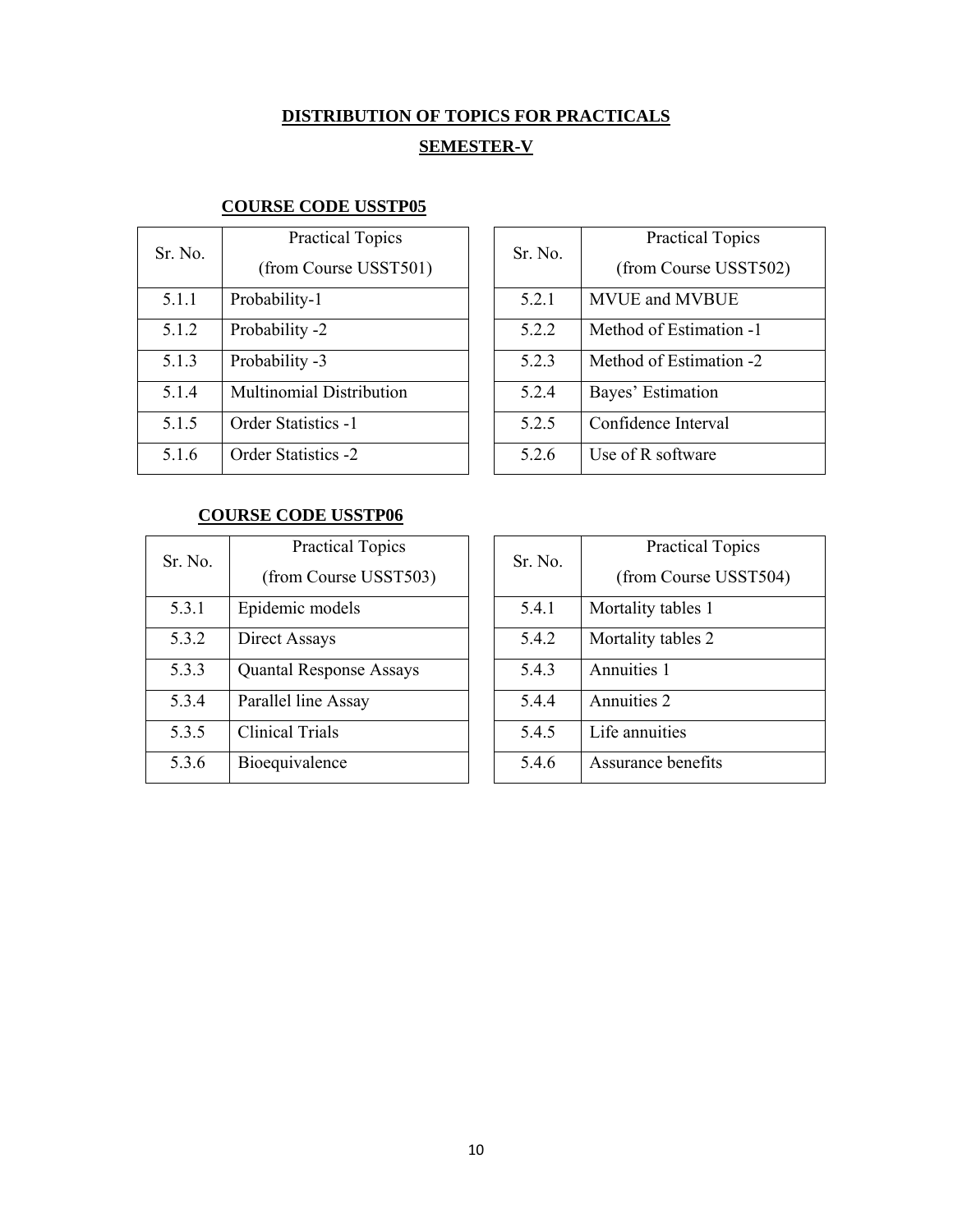# **T.Y.B.Sc. STATISTICS Syllabus**

# **Credit Based and Grading System**

# **To be implemented from the Academic year 2013-2014**

# **SEMESTER VI**

# **Theory**

| <b>Course</b>  | <b>UNIT</b>  | <b>TOPICS</b>                         | <b>Credits</b> | L / Week     |
|----------------|--------------|---------------------------------------|----------------|--------------|
| <b>USST601</b> | $\mathbf I$  | <b>Bivariate Normal Distribution</b>  |                | 1            |
|                | $\mathbf{I}$ | <b>Generating Functions</b>           | 2.5            | $\mathbf{1}$ |
|                | III          | <b>Stochastic Processes</b>           |                | $\mathbf{1}$ |
|                | IV           | <b>Queuing Theory</b>                 |                | $\mathbf{1}$ |
|                | $\mathbf I$  | <b>Introduction to Testing of</b>     |                | 1            |
|                |              | <b>Hypothesis</b>                     |                |              |
| <b>USST602</b> | $\mathbf{I}$ | <b>Parametric tests</b>               | 2.5            | $\mathbf{1}$ |
|                | III          | <b>Likelihood Ratio Test and SPRT</b> |                | $\mathbf{1}$ |
|                | IV           | <b>Non-Parametric tests</b>           |                | $\mathbf{1}$ |
| <b>USST603</b> | $\mathbf I$  | <b>Inventory Control</b>              |                | 1            |
|                | $\mathbf{I}$ | <b>Game Theory</b>                    | 2.5            | $\mathbf{1}$ |
|                | III          | <b>Replacement</b>                    |                | 1            |
|                | IV           | <b>Decision Theory</b>                |                | 1            |
| <b>USST604</b> | $\mathbf I$  | <b>Time Series</b>                    |                | $\mathbf{1}$ |
|                | $\mathbf{I}$ | <b>Simulation</b>                     | 2.5            | $\mathbf{1}$ |
|                | III          | <b>Linear Regression</b>              |                | $\mathbf{1}$ |
|                | IV           | <b>Reliability</b>                    |                | $\mathbf{1}$ |

| Course  | <b>PRACTICALS</b>                                    | Credits   L / Week |
|---------|------------------------------------------------------|--------------------|
| USSTP07 | <b>Practicals of Course USST601 + Course USST602</b> |                    |
| USSTP08 | <b>Practicals of Course USST603 + Course USST604</b> |                    |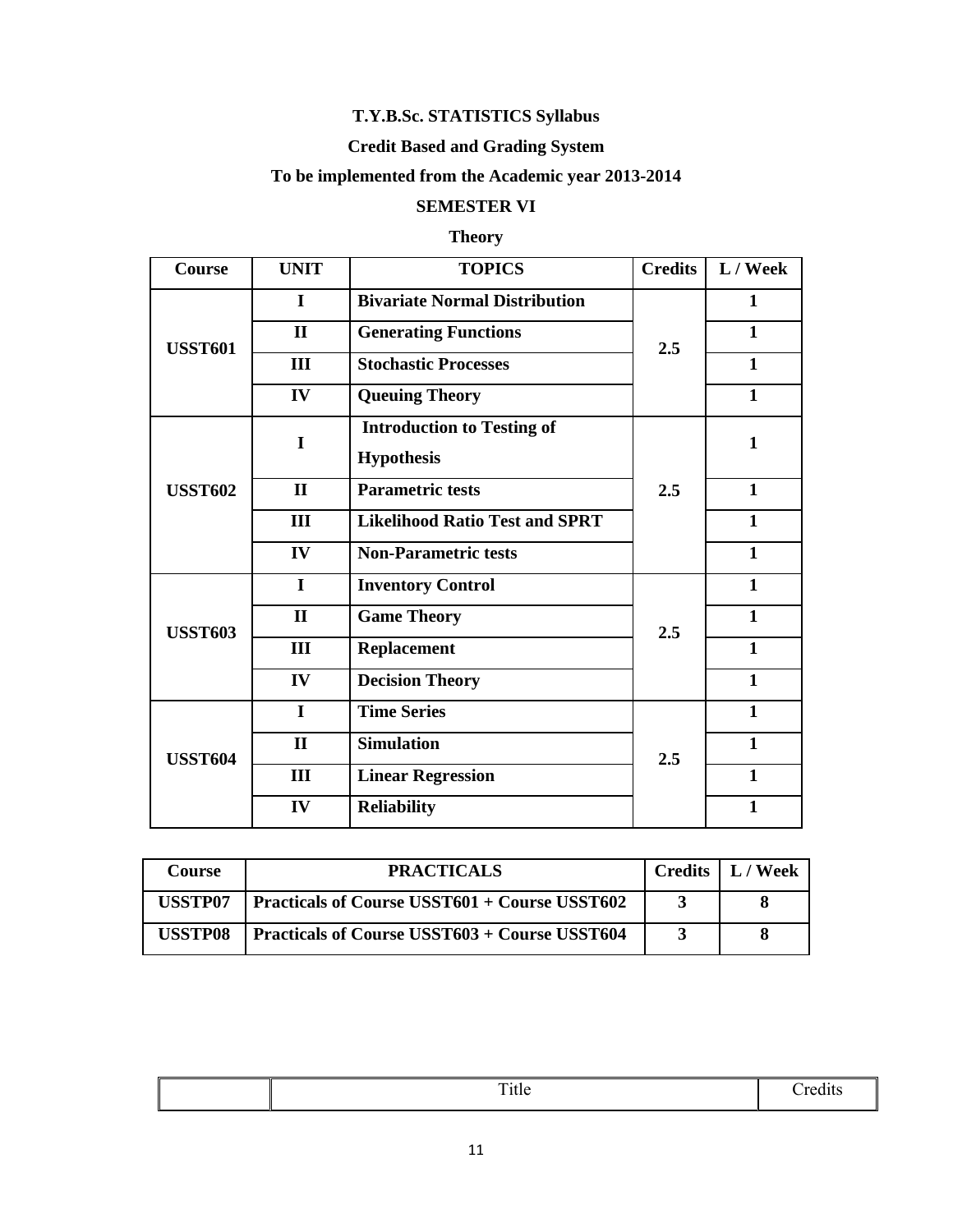| Course Code                                                                                                                                                                                                                                                                                                                                                                                                                                                                                                                                                                                                                                                                                                         |                                                                                                                                                                                                                                                                                                                                                                                                                                                                                                                                |                    |  |
|---------------------------------------------------------------------------------------------------------------------------------------------------------------------------------------------------------------------------------------------------------------------------------------------------------------------------------------------------------------------------------------------------------------------------------------------------------------------------------------------------------------------------------------------------------------------------------------------------------------------------------------------------------------------------------------------------------------------|--------------------------------------------------------------------------------------------------------------------------------------------------------------------------------------------------------------------------------------------------------------------------------------------------------------------------------------------------------------------------------------------------------------------------------------------------------------------------------------------------------------------------------|--------------------|--|
| <b>USST601</b>                                                                                                                                                                                                                                                                                                                                                                                                                                                                                                                                                                                                                                                                                                      | DISTRIBUTION THEORY AND STOCHASTIC                                                                                                                                                                                                                                                                                                                                                                                                                                                                                             | 2.5 Credits        |  |
| <b>PROCESSES</b>                                                                                                                                                                                                                                                                                                                                                                                                                                                                                                                                                                                                                                                                                                    |                                                                                                                                                                                                                                                                                                                                                                                                                                                                                                                                | $(60$ lectures $)$ |  |
|                                                                                                                                                                                                                                                                                                                                                                                                                                                                                                                                                                                                                                                                                                                     | Unit I : BIVARIATE NORMAL DISTRIBUTION                                                                                                                                                                                                                                                                                                                                                                                                                                                                                         | <b>15 Lectures</b> |  |
| i) Definition of joint probability distribution $(X, Y)$ . Joint Moment Generating<br>function, moments $\mu_{rs}$ where r=0, 1, 2 and s=0, 1, 2. Marginal & Conditional<br>distributions. Their Means & Variances.<br>Correlation coefficient between the random variables.<br>Necessary and sufficient condition for the independence of X and Y.<br>Distribution of $aX + bY$ , where 'a' and 'b' are constants.<br>ii) Distribution of sample correlation coefficient when $\rho = 0$ .<br>Testing the significance of a correlation coefficient.<br>Fisher's $z$ – transformation.<br>Tests for i) H <sub>0</sub> : $\rho = \rho_0$ ii) H <sub>0</sub> : $\rho_1 = \rho_2$<br>Confidence interval for $\rho$ . |                                                                                                                                                                                                                                                                                                                                                                                                                                                                                                                                |                    |  |
| (Ref. 2, 3, 5, 9)                                                                                                                                                                                                                                                                                                                                                                                                                                                                                                                                                                                                                                                                                                   |                                                                                                                                                                                                                                                                                                                                                                                                                                                                                                                                |                    |  |
|                                                                                                                                                                                                                                                                                                                                                                                                                                                                                                                                                                                                                                                                                                                     | <b>15 Lectures</b><br>Unit II : GENERATING FUNCTIONS<br>Definitions of generating function and probability generating function. Expression<br>for mean and variance in terms of generating functions. Definition of a<br>convolution of two or more sequences. Generating function of a convolution.<br>Generating functions of the standard discrete distributions. Relation between:<br>i) Bernoulli and Binomial distributions ii) Geometric and Negative Binomial<br>distributions in terms of convolutions.<br>(Ref.1, 5) |                    |  |
|                                                                                                                                                                                                                                                                                                                                                                                                                                                                                                                                                                                                                                                                                                                     | Unit III: STOCHASTIC PROCESSES                                                                                                                                                                                                                                                                                                                                                                                                                                                                                                 | <b>15 Lectures</b> |  |
| Definition of stochastic process. Postulates and difference differential equations<br>for : (i) Pure birth process (ii) Poisson process with initially 'a' members, for $a = 0$<br>and $a > 0$ (iii) Yule Furry process (iv) Pure death process<br>(v) Death process with $\mu_n = \mu$ (vi) Death process with $\mu_n = n\mu$ (vii) Birth and death<br>process (viii) Linear growth model.<br>Derivation of $P_n(t)$ , mean and variance where ever applicable.<br>(Ref.1, 7, 9)                                                                                                                                                                                                                                   |                                                                                                                                                                                                                                                                                                                                                                                                                                                                                                                                |                    |  |
| Unit IV: QUEUING THEORY                                                                                                                                                                                                                                                                                                                                                                                                                                                                                                                                                                                                                                                                                             |                                                                                                                                                                                                                                                                                                                                                                                                                                                                                                                                | <b>15 Lectures</b> |  |
| Basic elements of the Queuing model.<br>Roles of the Poisson and Exponential distributions.<br>Derivation of Steady state probabilities for birth and death process. Steady state<br>probabilities and various average characteristics for the following models:<br>(ii) $(M/M/1)$ : $(GD/N/\infty)$<br>(i) $(M/M/1)$ : $(GD/\infty/\infty)$<br>(iii) $(M/M/c)$ : $(GD/\infty/\infty)$<br>$(iv) (M/M/c) : (GD/N/\infty)$<br>$(M/M/\infty)$ : $(GD/\infty/\infty)$<br>(Ref.6)<br>(v)                                                                                                                                                                                                                                 |                                                                                                                                                                                                                                                                                                                                                                                                                                                                                                                                |                    |  |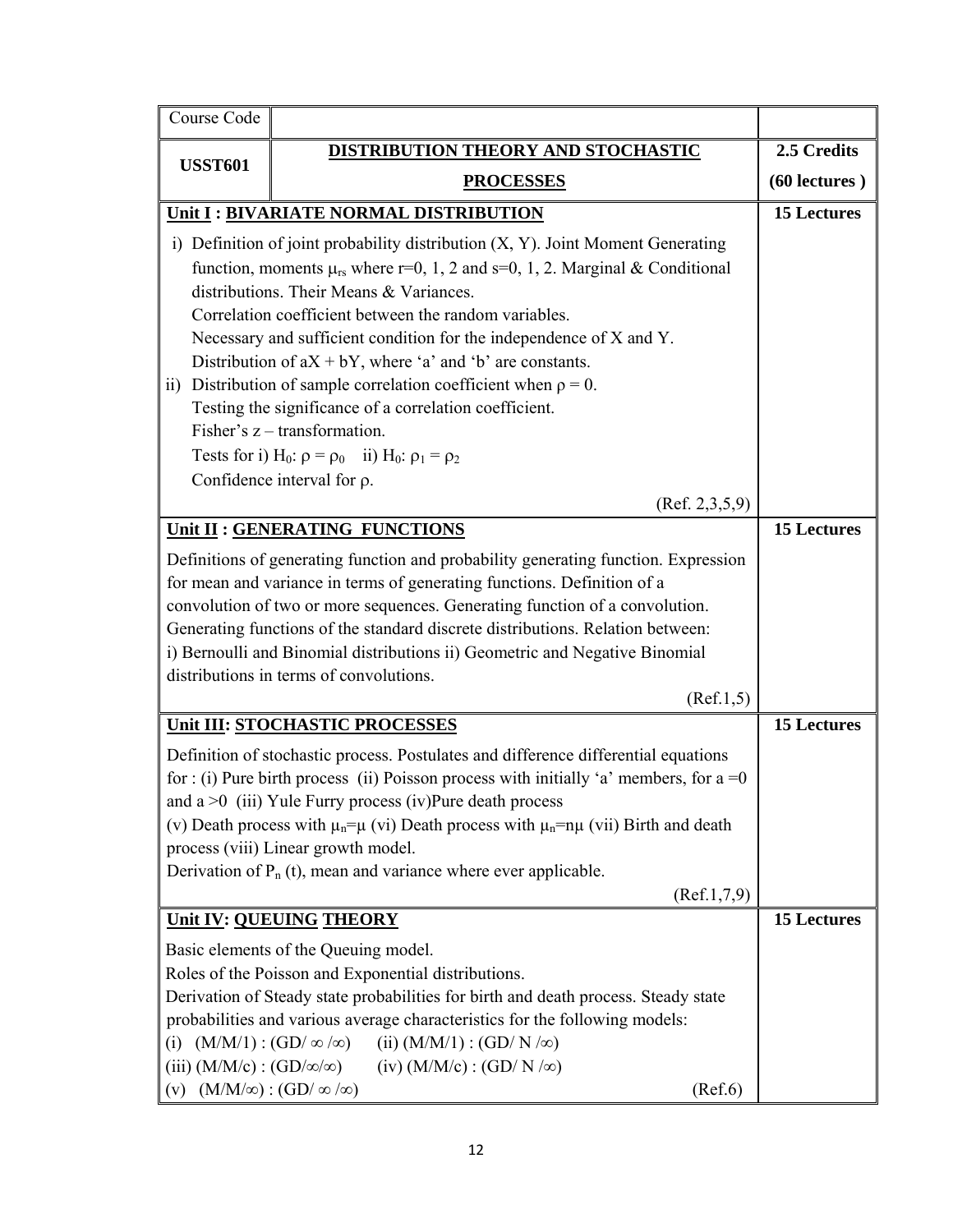- 1. Feller W: An introduction to probability theory and it's applications, Volume: 1, Third edition, Wiley Eastern Limited.
- 2. Hogg R. V. & Craig A.T.: Introduction to Mathematical Statistics, Fifth edition, Pearson Education (Singapore) Pvt Ltd.
- 3. Mood A M, Graybill F A, Bose D C: Introduction to the theory of statistics, Third edition, Mcgraw- Hill Series.
- 4. Hogg R. V. and Tanis E.A.: Probability and Statistical Inference, Fourth edition, McMillan Publishing Company
- 5. Gupta S C & Kapoor V K: Fundamentals of Mathematical statistics, Eleventh edition, Sultan Chand & Sons.
- 6. Taha H.A.: Operations Research: An introduction, Eighth edition, Prentice Hall of India Pvt. Ltd.
- 7. Medhi J: Stochastic Processes, Second edition, Wiley Eastern Ltd.
- 8. Biswas S.: Topics in Statistical Methodology (1992), First edition, Wiley Eastern Ltd.
- 9. Kapur J. N., Saxena H. C.: Mathematical Statistics, Fifteenth edition, S. Chand and Company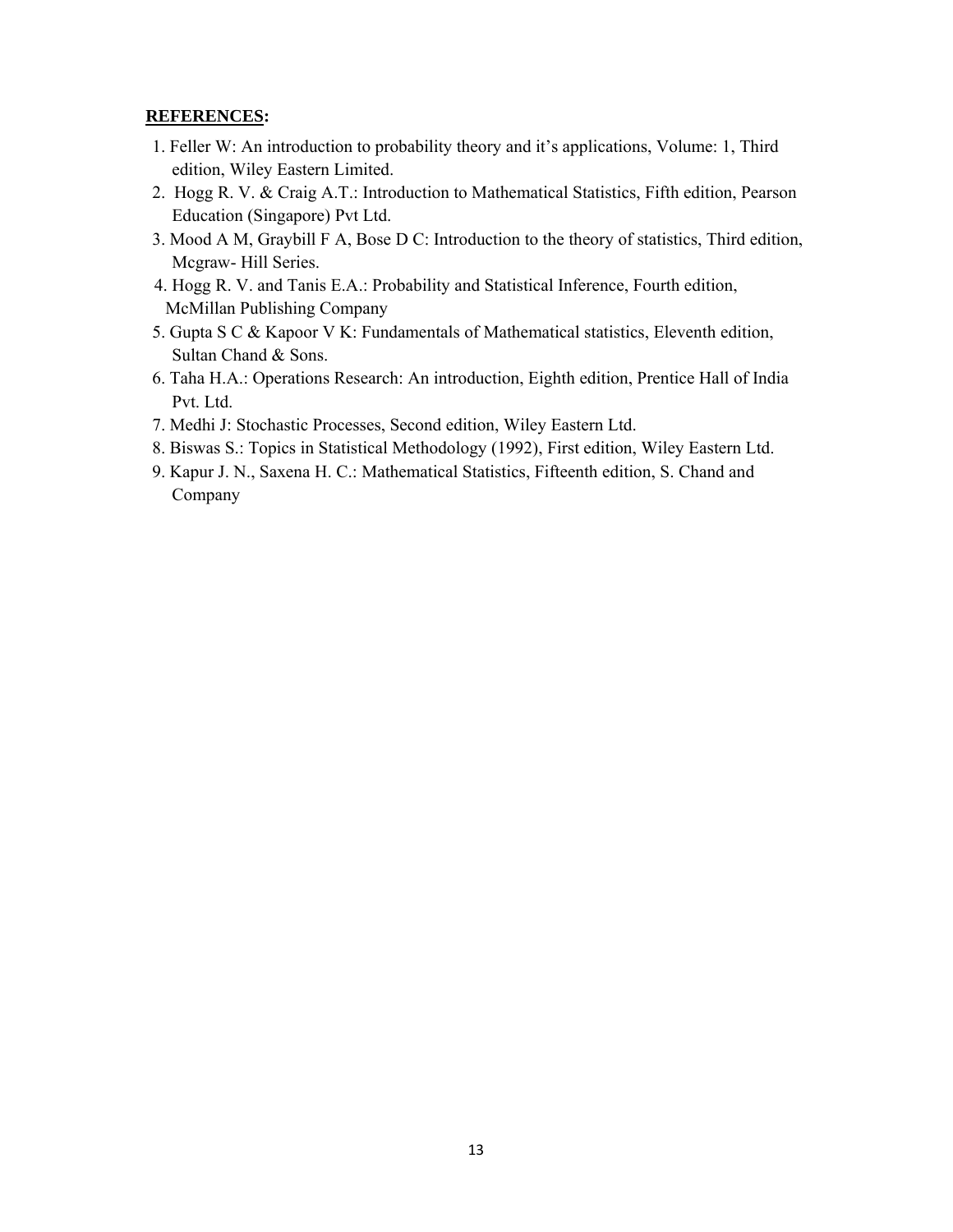| Course Code                                                                                                                                                                                                                                                                                                                                                                                                                                                                                                                                                     | <b>Title</b>                                                                                                                                                                                                                                                                                                                                                                                                          | <b>Credits</b>                    |
|-----------------------------------------------------------------------------------------------------------------------------------------------------------------------------------------------------------------------------------------------------------------------------------------------------------------------------------------------------------------------------------------------------------------------------------------------------------------------------------------------------------------------------------------------------------------|-----------------------------------------------------------------------------------------------------------------------------------------------------------------------------------------------------------------------------------------------------------------------------------------------------------------------------------------------------------------------------------------------------------------------|-----------------------------------|
| <b>USST602</b>                                                                                                                                                                                                                                                                                                                                                                                                                                                                                                                                                  | <b>TESTING OF HYPOTHESES</b>                                                                                                                                                                                                                                                                                                                                                                                          | 2.5 Credits<br>$(60$ lectures $)$ |
|                                                                                                                                                                                                                                                                                                                                                                                                                                                                                                                                                                 | Unit I : MOST POWERFUL TESTS                                                                                                                                                                                                                                                                                                                                                                                          | <b>15 Lectures</b>                |
| Problem of testing of hypothesis. Definitions and illustrations of i) Simple<br>hypothesis ii) Composite hypothesis iii)Null Hypothesis iv) Alternative<br>Hypothesis v)Test of hypothesis vi) Critical region vii) Type I and Type II errors<br>viii) Level of significance ix) p-value x) size of the test xi) Power of the test xii)<br>Power function of a test xiii) Power curve.<br>Definition of most powerful test of size $\alpha$ for a simple hypothesis against a simple<br>alternative hypothesis. Neyman-Pearson fundamental lemma.<br>(Ref. 1,2) |                                                                                                                                                                                                                                                                                                                                                                                                                       |                                   |
|                                                                                                                                                                                                                                                                                                                                                                                                                                                                                                                                                                 | Unit II : UNIFORMLY MOST POWERFUL & LIKELIHOOD RATIO TESTS                                                                                                                                                                                                                                                                                                                                                            | <b>15 Lectures</b>                |
| Definition, Existence and Construction of uniformly most powerful (UMP) test.<br>Likelihood ratio principle. Definition of test statistic and its asymptotic<br>distribution (statement only). Construction of LRT for the mean of normal<br>distribution for i) known $\sigma^2$ ii) unknown $\sigma^2$ (two sided alternatives). LRT for<br>variance of normal distribution for i) known $\mu$ ii) unknown $\mu$ (two sided<br>alternatives hypotheses).<br>Ref. $(1,2,3)$                                                                                    |                                                                                                                                                                                                                                                                                                                                                                                                                       |                                   |
|                                                                                                                                                                                                                                                                                                                                                                                                                                                                                                                                                                 | Unit III: SEQUENTIAL PROBABILITY RATIO TEST (SPRT)                                                                                                                                                                                                                                                                                                                                                                    | <b>15 Lectures</b>                |
|                                                                                                                                                                                                                                                                                                                                                                                                                                                                                                                                                                 | Sequential test procedure for testing a simple null hypothesis against a simple<br>alternative hypothesis. Its comparison with fixed sample size (Neyman-Pearson)<br>test procedure. Definition of Wald's SPRT of strength $(\alpha, \beta)$ . Problems based on<br>Bernoulli, Binomial, Poisson, Normal, Exponential distributions. Graphical<br>/tabular procedure for carrying out the tests.<br>(Ref. 1, 6, 8, 9) |                                   |
| <b>Unit IV: NON-PARAMETRIC TESTS</b>                                                                                                                                                                                                                                                                                                                                                                                                                                                                                                                            |                                                                                                                                                                                                                                                                                                                                                                                                                       | <b>15 Lectures</b>                |
|                                                                                                                                                                                                                                                                                                                                                                                                                                                                                                                                                                 | Need for non parametric tests. Distinction between a parametric and a non<br>parametric test .Concept of a distribution free statistic. Single sample and two<br>sample Nonparametric tests. (i) Sign test (ii) Wilcoxon's signed rank test (iii)<br>Median test (iv) Mann-Whitney test (v) Run test.<br>Assumptions, justification of the test procedure for small $\&$ large samples.<br>(Ref.5)                    |                                   |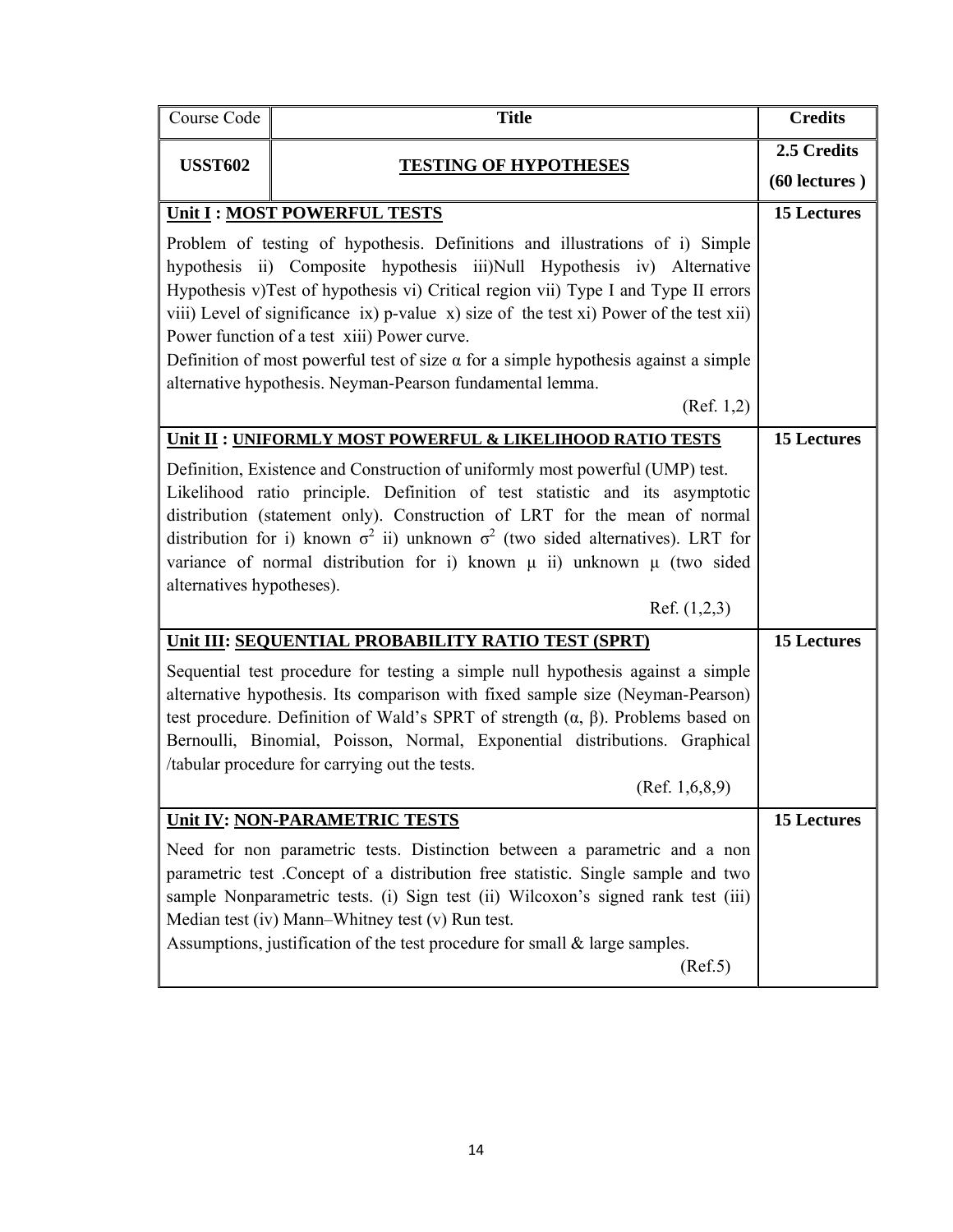- 1. Hogg R.V. and Craig A.T: Introduction to Mathematical Statistics Fourth edition London Macmillan Co. Ltd.
- 2. Hogg R.V. and Tanis E.A.: Probability and Statistical Inference. Third edition Delhi Pearson Education.
- 3. Lehmann, E. L: Testing of Statistical Hypothesis, Wiley &sons
- 4. Rao, C. R.: Linear Statistical Inference,
- 5. Daniel W.W.: Applied Non Parametric Statistics First edition Boston-Houghton Mifflin Company.
- 6. Wald A.: Sequential Analysis First edition New York John Wiley & Sons
- 7. Biswas S.: Topics in Statistical Methodology. First edition New Delhi Wiley eastern Ltd.
- 8. Gupta S.C. and Kapoor V.K.: Fundamentals of Mathematical Statistics Tenth edition New Delhi S. Chand & Company Ltd.
- 9. Sanjay Arora and Bansi Lal: New Mathematical Statistics, Satya Prakashan, New Market, New Delhi, 5(1989).
- 10. Pawagi V. R. and Ranade Saroj A: Statistical Methods Using R Software. Nirali Publications.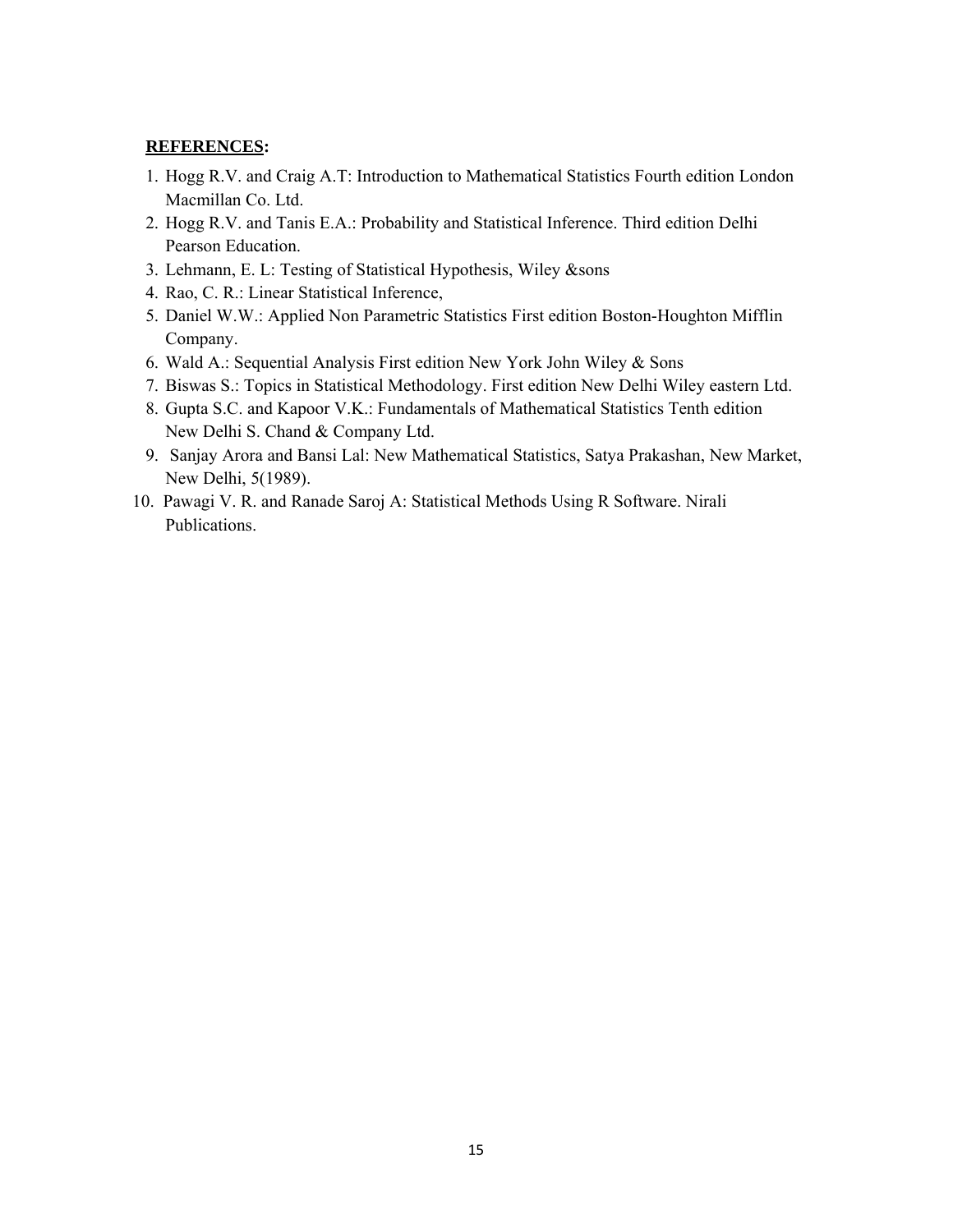| Course Code                                                                  | Title                                                                          | Credits            |  |
|------------------------------------------------------------------------------|--------------------------------------------------------------------------------|--------------------|--|
| <b>USST603</b>                                                               | <b>OPERATIONS RESEARCH TECHNIQUES</b>                                          | 2.5 Credits        |  |
|                                                                              |                                                                                | $(60$ lectures $)$ |  |
| Unit I: INVENTORY CONTROL                                                    |                                                                                | <b>15 Lectures</b> |  |
| Introduction to Inventory Problem                                            |                                                                                |                    |  |
| Deterministic Models:                                                        |                                                                                |                    |  |
| Single item static EOQ models for:                                           |                                                                                |                    |  |
|                                                                              | (i) Constant rate of demand with instantaneous replenishment, with and without |                    |  |
| shortages.                                                                   |                                                                                |                    |  |
|                                                                              | (ii) Constant rate of demand with uniform rate of replenishment, with and      |                    |  |
| without shortages.                                                           |                                                                                |                    |  |
|                                                                              | (iii) Constant rate of demand with instantaneous replenishment without         |                    |  |
|                                                                              | shortages, with at most two price breaks.                                      |                    |  |
|                                                                              | Probabilistic models: Single period with                                       |                    |  |
|                                                                              | (i) Instantaneous demand (discrete and continuous) without setup cost.         |                    |  |
|                                                                              | (ii) Uniform demand (discrete and continuous) without set up cost.             |                    |  |
|                                                                              | (Ref. 1, 4, 5)                                                                 |                    |  |
| Unit II : GAME THEORY                                                        |                                                                                | <b>15 Lectures</b> |  |
|                                                                              | Definitions of Two person Zero Sum Game, Saddle Point, Value of the Game, Pure |                    |  |
|                                                                              | and Mixed strategy. Optimal solution of two person zero sum games.             |                    |  |
|                                                                              | Dominance property, Derivation of formulae for (2x2) game.                     |                    |  |
|                                                                              | Graphical solution of (2xn) and (mx2) games.                                   |                    |  |
|                                                                              | (Ref. 1)                                                                       |                    |  |
| Unit III: REPLACEMENT                                                        |                                                                                | <b>15 Lectures</b> |  |
|                                                                              | Replacement of items that deteriorate with time and value of money             |                    |  |
|                                                                              | i) remains constant ii) changes with time.                                     |                    |  |
|                                                                              | Replacement of items that fail completely: Individual replacement and Group    |                    |  |
|                                                                              | replacement policies.                                                          |                    |  |
|                                                                              | (Ref. 5)                                                                       |                    |  |
| Unit IV: DECISION THEORY                                                     |                                                                                | <b>15 Lectures</b> |  |
|                                                                              | Decision making under uncertainty: Laplace criterion, Maximax (Minimin)        |                    |  |
| criterion, Maximin (Minimax) criterion, Hurwicz a criterion, Minimax Regret  |                                                                                |                    |  |
| criterion.                                                                   |                                                                                |                    |  |
| Decision making under risk: Expected Monetary Value criterion, Expected      |                                                                                |                    |  |
| Opportunity Loss criterion, EPPI, EVPI. Bayesian Decision rule for Posterior |                                                                                |                    |  |
| analysis.                                                                    |                                                                                |                    |  |
| Decision tree analysis along with Posterior probabilities.                   |                                                                                |                    |  |
|                                                                              | (Ref.1)                                                                        |                    |  |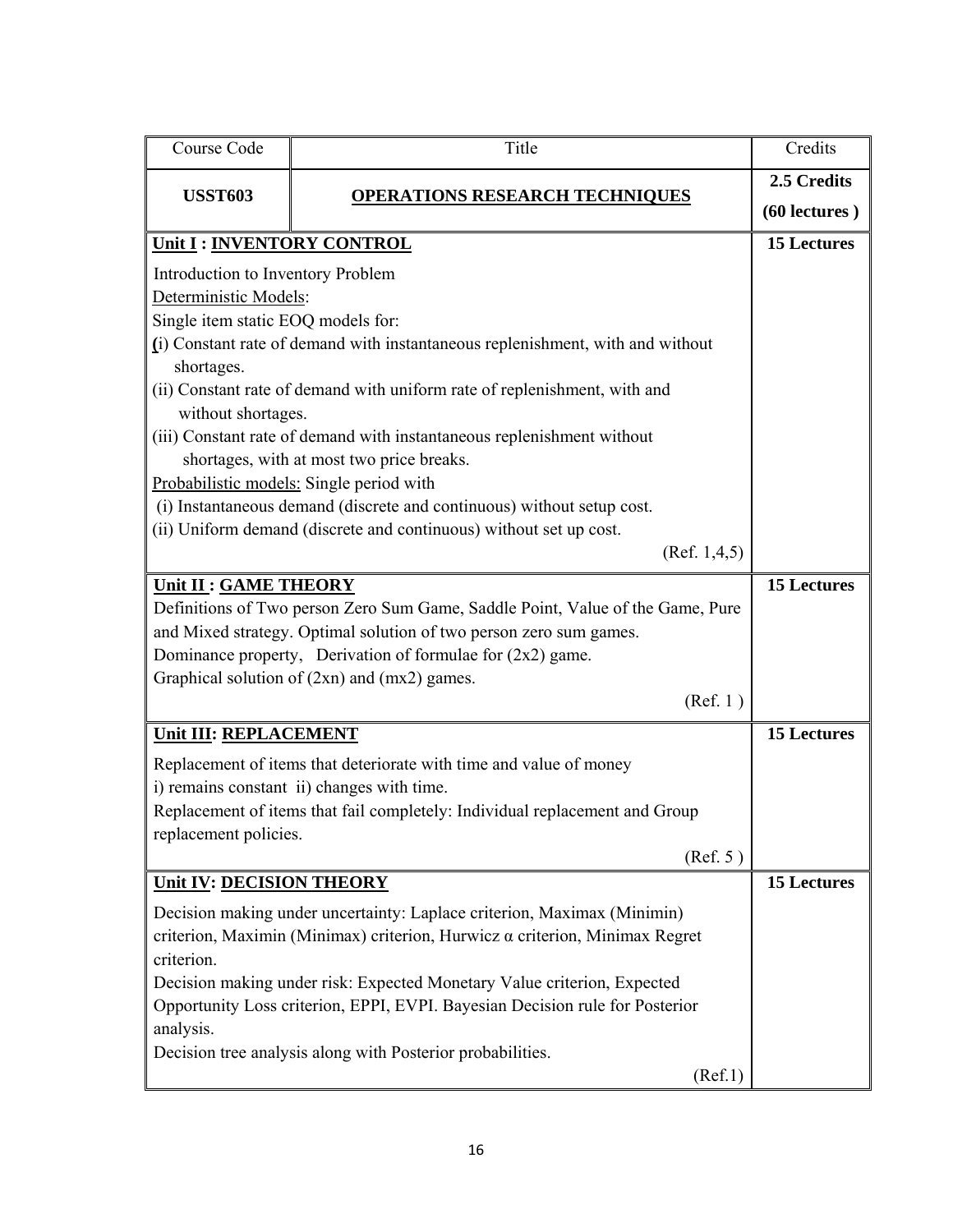- 1. Vora N. D. : Quantitative Techniques in Management, Third edition, McGraw Hill Companies
- 2. Bannerjee B. : Operation Research Techniques for Management, First edition, Business books
- 3. Bronson R. : Theory and problems of Operations research, First edition, Schaum's Outline series
- 4. Kantiswarup, P.K. Gupta, Manmohan : Operations Research, Twelth edition, Sultan Chand & sons
- 5. Sharma S. D.: Operations Research, Eighth edition, Kedarnath Ramnath & Co.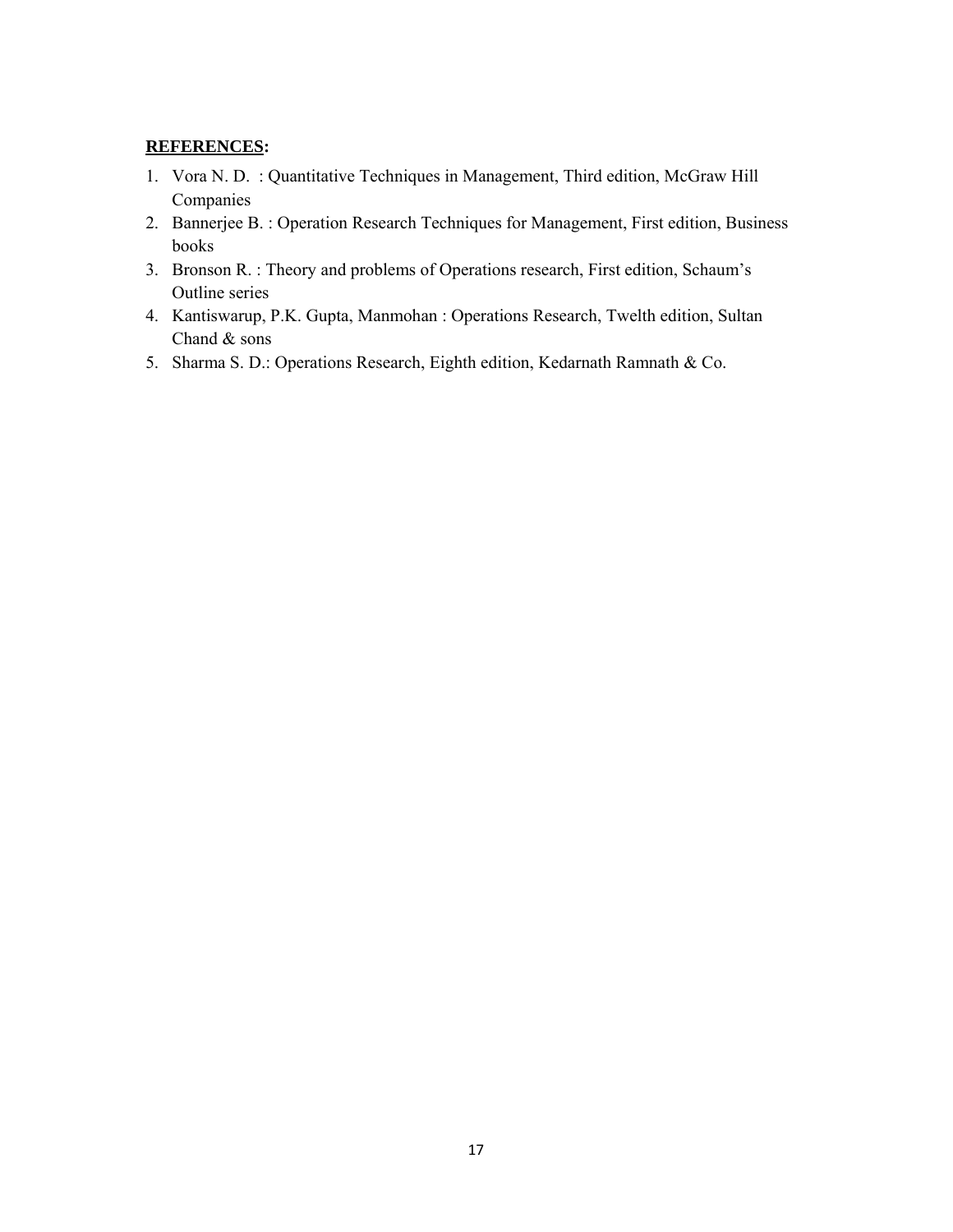| Course Code                                                                                                                                                                                                                                                                                                                                                                                                                             | Title                                                                                                                                                                                                                                                                                                                                                                                                                                                                                                                                                                                                                                                                                                                                                                                                                                                                                                                             | Credits                      |
|-----------------------------------------------------------------------------------------------------------------------------------------------------------------------------------------------------------------------------------------------------------------------------------------------------------------------------------------------------------------------------------------------------------------------------------------|-----------------------------------------------------------------------------------------------------------------------------------------------------------------------------------------------------------------------------------------------------------------------------------------------------------------------------------------------------------------------------------------------------------------------------------------------------------------------------------------------------------------------------------------------------------------------------------------------------------------------------------------------------------------------------------------------------------------------------------------------------------------------------------------------------------------------------------------------------------------------------------------------------------------------------------|------------------------------|
| <b>USST604</b>                                                                                                                                                                                                                                                                                                                                                                                                                          | <b>FORECASTING &amp; RELIABILITY</b>                                                                                                                                                                                                                                                                                                                                                                                                                                                                                                                                                                                                                                                                                                                                                                                                                                                                                              | 2.5 Credits<br>(60 lectures) |
| Unit I : TIME SERIES<br>Definition of Time series. Its components. Models of Time Series.<br>Estimation of trend by: (i) Freehand curve method (ii) Method of Semi Averages<br>(iii) Method of Moving Averages (iv) Method of Least Squares.<br>(v) Exponential Smoothing method<br>Estimation of seasonal component by: (i) Method of simple averages<br>(ii) Ratio to moving average method (iii) Ratio to trend method.<br>(Ref.1,2) |                                                                                                                                                                                                                                                                                                                                                                                                                                                                                                                                                                                                                                                                                                                                                                                                                                                                                                                                   | <b>15 Lectures</b>           |
| Unit II : SIMULATION<br>and Queuing models.                                                                                                                                                                                                                                                                                                                                                                                             | Scope of simulation applications. Types of simulation. Monte Carlo Technique of<br>Simulation. Elements of discrete event simulation. Generation of random numbers.<br>Sampling from probability distribution. Inverse method. Generation of random<br>observations from i) Uniform distribution ii) Exponential distribution iii) Gamma<br>distribution iv) Normal distribution. Simulation techniques applied to inventory<br>(Ref.4, 5)                                                                                                                                                                                                                                                                                                                                                                                                                                                                                        | <b>15 Lectures</b>           |
|                                                                                                                                                                                                                                                                                                                                                                                                                                         | Unit III: LINEAR REGRESSION                                                                                                                                                                                                                                                                                                                                                                                                                                                                                                                                                                                                                                                                                                                                                                                                                                                                                                       | <b>15 Lectures</b>           |
| Procedure of testing:<br>(i)<br>Square (GLS) method.<br>Inflation Factor (VIF)                                                                                                                                                                                                                                                                                                                                                          | Linear regression model with one or more explanatory variables. Assumptions of<br>the model, Derivation of Ordinary Least Square (OLS) estimators of regression<br>coefficients, (for one and two explanatory variables models). Properties of least<br>square estimators (without proof). Coefficient of determination $R^2$ and adjusted $R^2$ .<br>overall significance of the model<br>(ii) significance of individual coefficients<br>(iii) Significance of incremental contribution of explanatory variable for two<br>explanatory variables model.<br>Confidence intervals for the regression coefficients.<br>Autocorrelation: Concept, Detection using Durbin Watson Test, Generalized Least<br>Heteroscedasticity: Concept, Detection using Breusch-Pagan-Godfrey test.<br>Weighted Least Square (WLS) estimators<br>Multicollinearity: Concept, Detection using (i) R square $&$ t ratios (ii) Variance<br>(Ref: 8, 9) |                              |
| <b>Unit IV: RELIABILITY</b>                                                                                                                                                                                                                                                                                                                                                                                                             |                                                                                                                                                                                                                                                                                                                                                                                                                                                                                                                                                                                                                                                                                                                                                                                                                                                                                                                                   | <b>15 Lectures</b>           |
|                                                                                                                                                                                                                                                                                                                                                                                                                                         | Concept of reliability, Hazard-rate. Bath tub curve.<br>Failure time distributions: (i) Exponential (ii) Gamma (iii) Weibull (iv) Gumbel.                                                                                                                                                                                                                                                                                                                                                                                                                                                                                                                                                                                                                                                                                                                                                                                         |                              |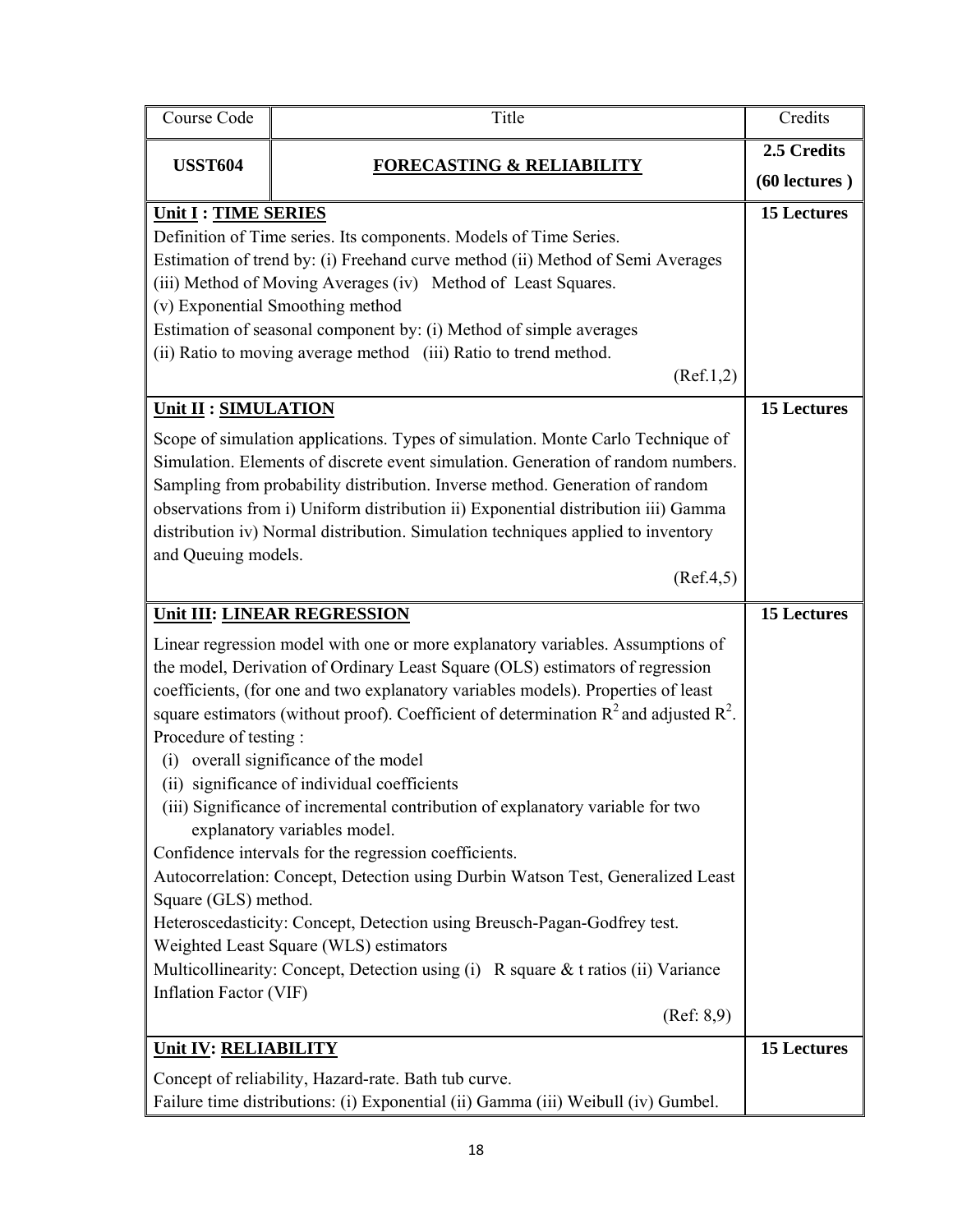| Definitions of increasing (decreasing) failure rate.                    |           |  |
|-------------------------------------------------------------------------|-----------|--|
| System Reliability. Reliability of (i) series; (ii) parallel            |           |  |
| system of independent components having exponential life distributions. |           |  |
| Mean Time to Failure of a system (MTTF).                                |           |  |
|                                                                         | (Ref 6,7) |  |

- 1. Gupta S. C. &. Kapoor V. K.: Fundamentals of Applied Statistics, Fourth edition, Sultan Chand & Sons.
- 2. Sharma J. K.: Operations Research Theory and Application, Third edition, Macmillan India Ltd**.**
- 3. Spiegel M.R. : Theory and Problems of Statistics, Fourth edition, Schaum's Outline Series Tata McGraw Hill
- 4. Taha Hamdy A. : Operations Research : Eighth edition, Prentice Hall of India Pvt. Ltd
- 5. Vora N. D.: Quantitative Techniques in Management, Third edition, McGraw Hill Companies
- 6. Barlow R.E. and Prochan Frank : Statistical Theory of Reliability and Life Testing Reprint, First edition, Holt, Reinhart and Winston
- 7. Mann N.R., Schafer R.E., Singapurwalla N.D.: Methods for Statistical Analysis of Reliability and Life Data, First edition, John Wiley & Sons.
- 8. Damodar Gujrathi, Sangetha S: Basic Econometrics,, Fourth edition, McGraw-Hill Companies.
- 9. Greene William: Econometric Analysis, First edition, McMillan Publishing Company.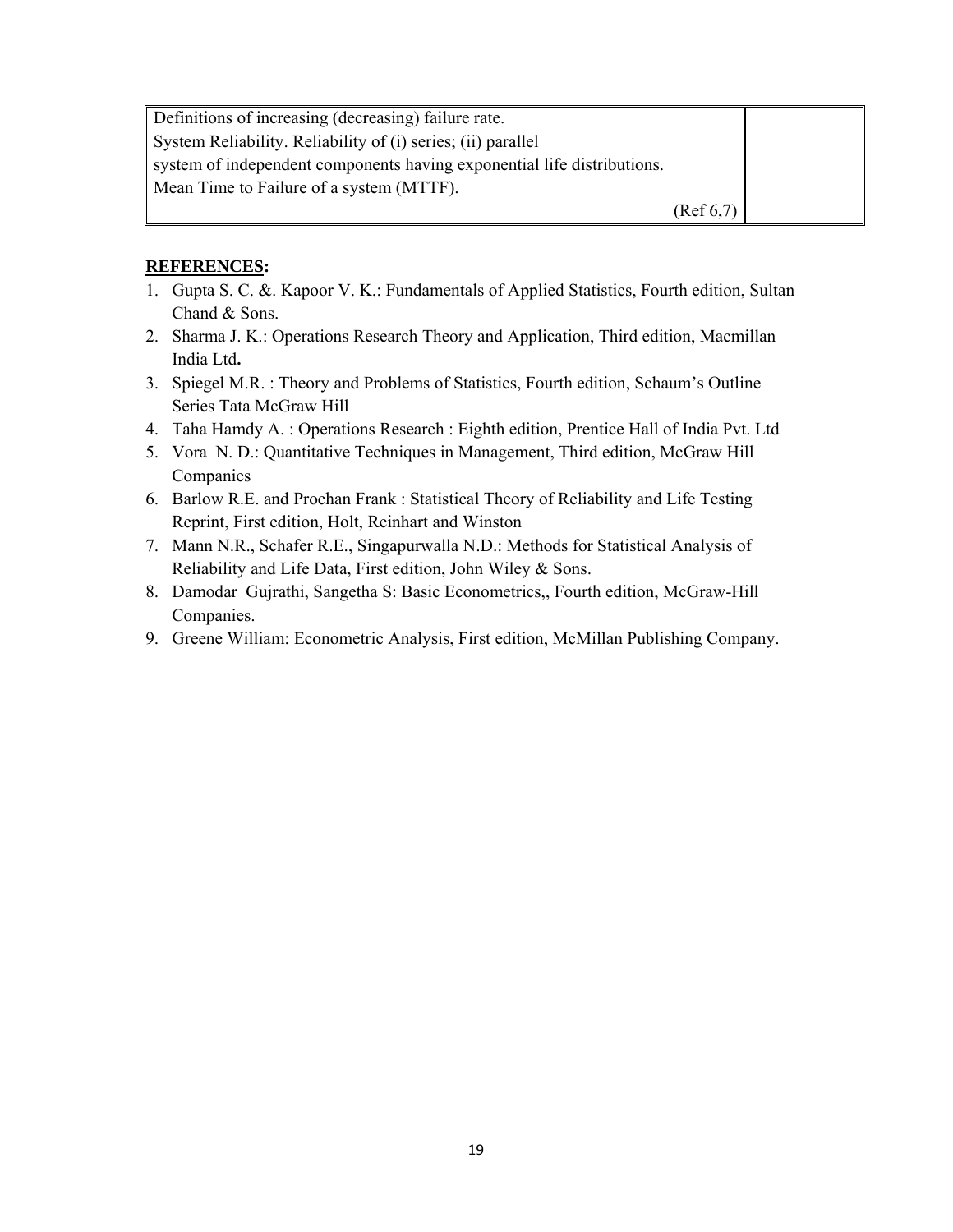# **DISTRIBUTION OF TOPICS FOR PRACTICALS**

# **SEMESTER-VI**

# **COURSE CODE USSTP07**

| Sr No | <b>Practical Topics</b>              |
|-------|--------------------------------------|
|       | (from Course USST601)                |
| 6.1.1 | <b>Bivariate Normal Distribution</b> |
| 6.1.2 | Tests for correlation and            |
|       | Interval estimation                  |
| 6.1.3 | <b>Generating Function</b>           |
| 6.1.4 | <b>Stochastic Process</b>            |
| 6.1.5 | <b>Oueuing Theory -1</b>             |
| 6.1.6 | Queuing Theory -2                    |

| Sr. No. | <b>Practical Topics</b> |
|---------|-------------------------|
|         | (from Course USST602)   |
| 6.2.1   | Testing of Hypothesis 1 |
| 6.2.2   | Testing of Hypothesis-2 |
| 623     | <b>SPRT</b>             |
| 624     | Non Parametric test-1   |
| 6.2.5   | Non Parametric test-2   |
| 626     | Use of R software.      |

# **COURSE CODE USSTP08**

| Sr. No. | <b>Practical Topics</b> |
|---------|-------------------------|
|         | (from Course USST603)   |
| 6.3.1   | Inventory-1             |
| 6.3.2   | Inventory-2             |
| 6.3.3   | Game Theory             |
| 6.3.4   | Replacement             |
| 6.3.5   | Decision Theory-1       |
| 6.3.6   | Decision Theory-2       |

| Sr. No. | <b>Practical Topics</b>      |
|---------|------------------------------|
|         | (from Course USST604)        |
| 6.4.1   | Time series-1                |
| 6.4.2   | Time series-2                |
| 6.4.3   | Simulation                   |
| 6.4.4   | Reliability                  |
| 6.4.5   | Multiple regression model -1 |
| 6.4.6   | Multiple regression model-2  |